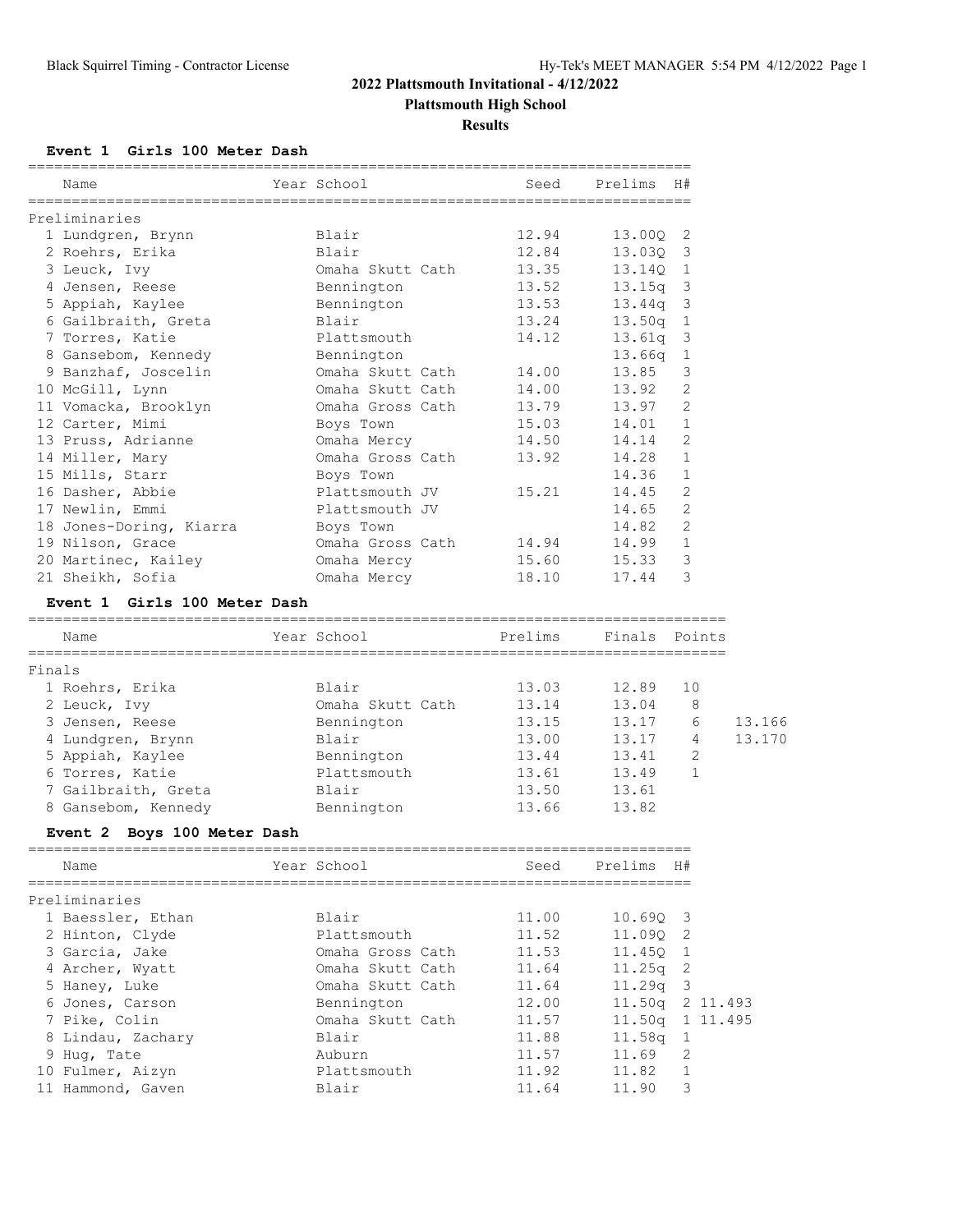**Plattsmouth High School**

**Results**

# **....Event 2 Boys 100 Meter Dash**

| 12 Becker, Jacob    | Mt Michael Ben   | 12.15 | 11.94 | 3            |
|---------------------|------------------|-------|-------|--------------|
| 13 Bledje, Credo    | Bennington       | 12.14 | 11.98 | 3            |
| 14 Kahler, Justice  | Plattsmouth      | 12.41 | 12.00 | 1            |
| 15 Hansen, Danny    | Bennington       | 12.17 | 12.08 | 2            |
| 16 Bryant, Joey     | Plattsmouth JV   |       | 12.20 | $\mathbf{1}$ |
| 17 Long, Harrison   | Mt Michael Ben   |       | 12.21 | $\mathbf{1}$ |
| 18 Le, Ethan        | Omaha Gross Cath | 12.41 | 12.42 | -2           |
| 19 Mondi, Daniel    | Mt Michael Ben   | 13.40 | 12.77 | 3            |
| 20 Smith, Riley     | Auburn           | 13.09 | 13.27 | 3            |
| 21 Philipps, Carter | Auburn           | 15.38 | 16.04 | 2            |

# **Event 2 Boys 100 Meter Dash**

| ___  |                               |           |                                                                                             | ___ |
|------|-------------------------------|-----------|---------------------------------------------------------------------------------------------|-----|
| Name | $ -$<br>YQQY<br>Schoc<br>---- | $\lambda$ | $\overline{\phantom{0}}$<br>$\overline{\phantom{0}}$<br>n <sub>2</sub><br>-<br>، ب<br>----- |     |

| Finals            |                  |       |       |                |
|-------------------|------------------|-------|-------|----------------|
| 1 Archer, Wyatt   | Omaha Skutt Cath | 11.25 | 11.23 | 10             |
| 2 Garcia, Jake    | Omaha Gross Cath | 11.45 | 11.25 | 8              |
| 3 Baessler, Ethan | Blair            | 10.69 | 11.33 | 6              |
| 4 Pike, Colin     | Omaha Skutt Cath | 11.50 | 11.39 | 4              |
| 5 Hinton, Clyde   | Plattsmouth      | 11.09 | 11.43 | $\overline{2}$ |
| 6 Jones, Carson   | Bennington       | 11.50 | 11.44 |                |
| 7 Haney, Luke     | Omaha Skutt Cath | 11.29 | 11.56 |                |
| 8 Lindau, Zachary | Blair            | 11.58 | 11.57 |                |

# **Event 3 Girls 200 Meter Dash**

| Name                    | Year School            | Seed  | Prelims    | H#           |
|-------------------------|------------------------|-------|------------|--------------|
| Preliminaries           |                        |       |            |              |
| 1 Lundgren, Brynn       | Blair                  | 29.64 | 27.410 1   |              |
| 2 Leuck, Ivy            | Omaha Skutt Cath       | 27.94 | 27.910 2   |              |
| 3 Stanley, Mackenzie    | Auburn                 | 28.71 | 28.320 3   |              |
| 4 Sangster, Olivia      | Bennington             | 28.04 | $27.49q$ 1 |              |
| 5 Jensen, Reese         | Bennington             | 28.66 | $28.11q$ 2 |              |
| 6 Mogensen, Rylee       | Omaha Skutt Cath       | 28.52 | $28.56q$ 1 |              |
| 7 Banzhaf, Joscelin     | Omaha Skutt Cath 29.36 |       | $29.26q$ 1 |              |
| 8 Freel, Josey          | Plattsmouth            | 31.80 | $29.71q$ 3 |              |
| 9 Maxwell, Rosalie      | Omaha Gross Cath 29.16 |       | 30.34      | 2            |
| 10 Hobscheidt, Sydney   | Plattsmouth            | 30.74 | $30.48$ 3  |              |
| 11 Jones-Doring, Kiarra | Boys Town              |       | 30.49      | $\mathbf{1}$ |
| 12 Newlin, Emmi         | Plattsmouth JV         |       | 31.29      | 2            |
| 13 Schmidt, Ivy         | Plattsmouth JV         |       | 31.44      | $\mathbf{1}$ |
| 14 Peters, Jasmine      | Boys Town              | 32.20 | 31.62      | $\mathbf{1}$ |
| 15 Rice, Anna           | Omaha Gross Cath       | 30.41 | 31.66      | 2            |
| 16 Dasher, Abbie        | Plattsmouth JV         | 32.00 | 32.58      | 2            |
| 17 Harvat, Megan        | Omaha Gross Cath 32.54 |       | 33.09      | $\mathbf{1}$ |
| 18 Martinec, Kailey     | Omaha Mercy            | 34.79 | 33.81      | $\mathbf{2}$ |
| 19 Sheikh, Sofia        | Omaha Mercy            | 41.40 | 38.24      | 3            |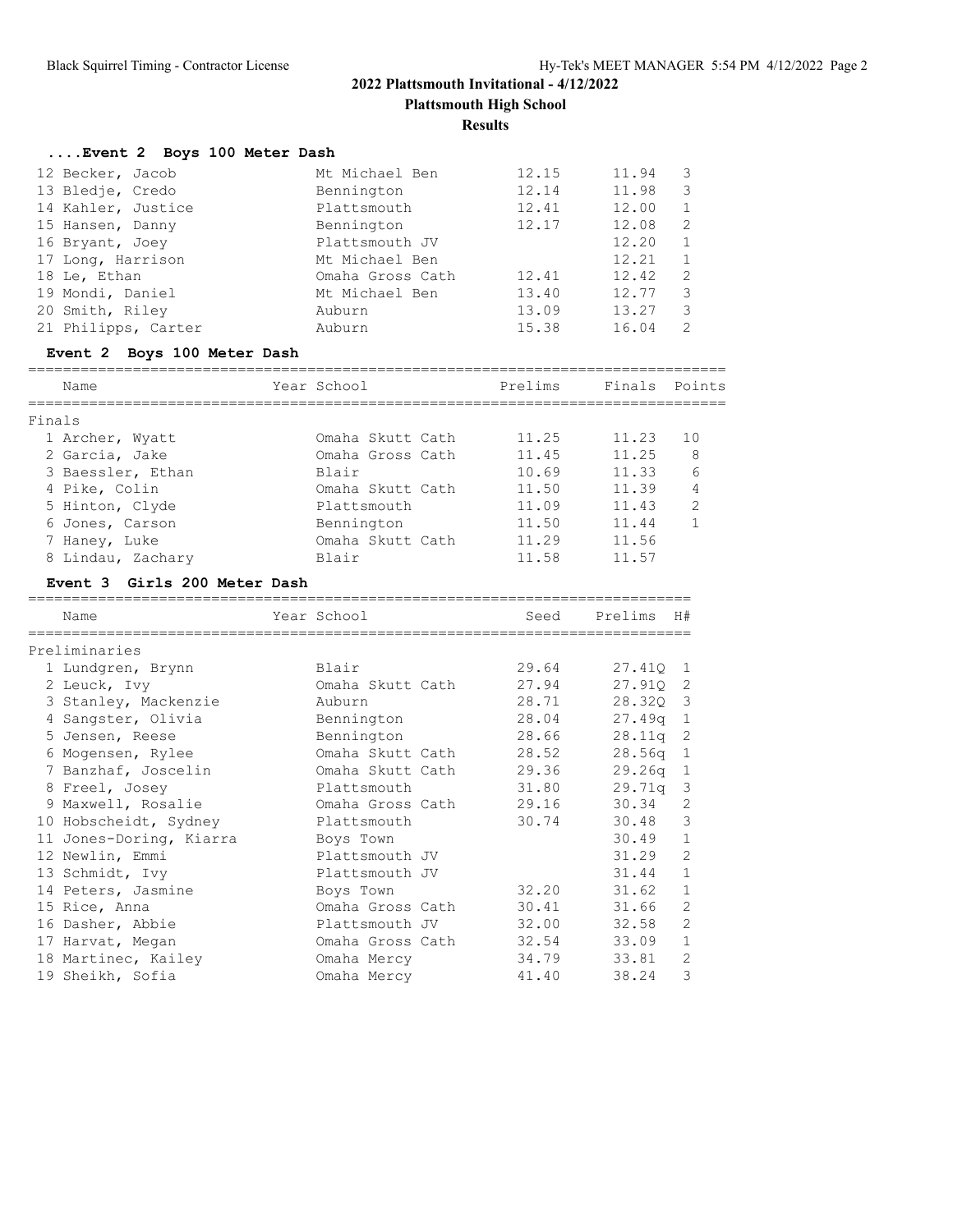**Plattsmouth High School**

**Results**

**Event 3 Girls 200 Meter Dash**

|        | Name                               | Year School      | Prelims | Finals Points |                |
|--------|------------------------------------|------------------|---------|---------------|----------------|
| Finals |                                    |                  |         |               |                |
|        | 1 Sangster, Olivia                 | Bennington       | 27.49   | 27.48         | 10             |
|        | 2 Stanley, Mackenzie               | Auburn           | 28.32   | 27.58         | 8              |
|        | 3 Lundgren, Brynn                  | Blair            | 27.41   | 27.82         | 6              |
|        | 4 Leuck, Ivy                       | Omaha Skutt Cath | 27.91   | 28.33         | 4              |
|        | 5 Jensen, Reese                    | Bennington       | 28.11   | 28.44         | 2              |
|        | 6 Mogensen, Rylee                  | Omaha Skutt Cath | 28.56   | 28.60         | $\mathbf{1}$   |
|        | 7 Banzhaf, Joscelin                | Omaha Skutt Cath | 29.26   | 29.36         |                |
|        | 8 Freel, Josey                     | Plattsmouth      | 29.71   | 29.96         |                |
|        | Event 4 Boys 200 Meter Dash        |                  |         |               |                |
|        | Name                               | Year School      | Seed    | Prelims       | H#             |
|        |                                    |                  |         |               |                |
|        | Preliminaries<br>1 Baessler, Ethan | Blair            | 23.59   | 23.120        | 3              |
|        |                                    | Omaha Skutt Cath | 23.64   |               |                |
|        | 2 Haney, Luke                      | Plattsmouth      | 23.90   | 23.18Q        | 2              |
|        | 3 Hinton, Clyde<br>4 Dvorak, Grant | Omaha Skutt Cath | 24.50   | 23.280        | 1              |
|        |                                    |                  |         | 23.41q        | 2              |
|        | 5 Drews, David                     | Mt Michael Ben   | 23.79   | 23.48q        | 1              |
|        | 6 Fulmer, Aizyn                    | Plattsmouth      | 24.50   | 23.51q        | $\mathsf 3$    |
|        | 7 Shriver, Cameron                 | Auburn           | 24.22   | 23.65q        | $\sqrt{2}$     |
|        | 8 Pike, Colin                      | Omaha Skutt Cath | 24.28   | 23.82q        | 3              |
|        | 9 Foster, Grant                    | Mt Michael Ben   | 24.59   | 23.85         | $\mathbf{1}$   |
|        | 10 Headley, Brock                  | Plattsmouth      | 25.10   | 23.93         | 2              |
|        | 11 Holcomb, Ben                    | Blair            | 24.77   | 24.16         | $\mathbf{1}$   |
|        | 12 Turner, Sebastian               | Bennington       | 25.80   | 24.71         | $\mathcal{S}$  |
|        | 13 Balis, Jack                     | Omaha Gross Cath | 24.89   | 24.77         | $\mathcal{S}$  |
|        | 14 Pajnigar, Thomas                | Omaha Gross Cath | 24.99   | 25.06         | 3              |
|        | 15 Long, Harrison                  | Mt Michael Ben   | 25.79   | 25.11         | 2              |
|        | 16 Bryant, Joey                    | Plattsmouth JV   |         | 25.13         | $\mathbf{1}$   |
|        | 17 Bradney, Lincoln                | Plattsmouth JV   | 25.54   | 25.16         | 1              |
|        | 18 Hansen, Danny                   | Bennington       | 26.39   | 25.40         | 2              |
|        | 19 Sexton, Parker                  | Bennington       | 26.28   | 25.51         | $\mathcal{S}$  |
|        | 20 Hug, Tate                       | Auburn           | 25.10   | 25.76         | $\mathbf{1}$   |
|        | 21 Witherell, Zac                  | Plattsmouth JV   |         | 25.84         | 2              |
|        | 22 Moody, Burke                    | Auburn           | 24.81   | 25.88         | $\overline{c}$ |
|        | 23 Churchill, Nikita               | Blair            |         | 26.05         | 3              |
|        | 24 Alcala, Gabe                    | Omaha Gross Cath |         | 28.01         | $\,1\,$        |
|        | Boys 200 Meter Dash<br>Event 4     |                  |         |               |                |
|        | Name                               | Year School      | Prelims | Finals        | Points         |
| Finals | ----------                         |                  |         |               |                |
|        | 1 Dvorak, Grant                    | Omaha Skutt Cath | 23.41   | 23.03         | 10             |
|        | 2 Haney, Luke                      | Omaha Skutt Cath | 23.18   | 23.04         | 8              |
|        | 3 Drews, David                     | Mt Michael Ben   | 23.48   | 23.23         | 6              |
|        | 4 Fulmer, Aizyn                    | Plattsmouth      | 23.51   | 23.26         | 4              |
|        | 5 Hinton, Clyde                    | Plattsmouth      | 23.28   | 23.37         | 2              |
|        | 6 Pike, Colin                      | Omaha Skutt Cath | 23.82   | 23.78         | 1              |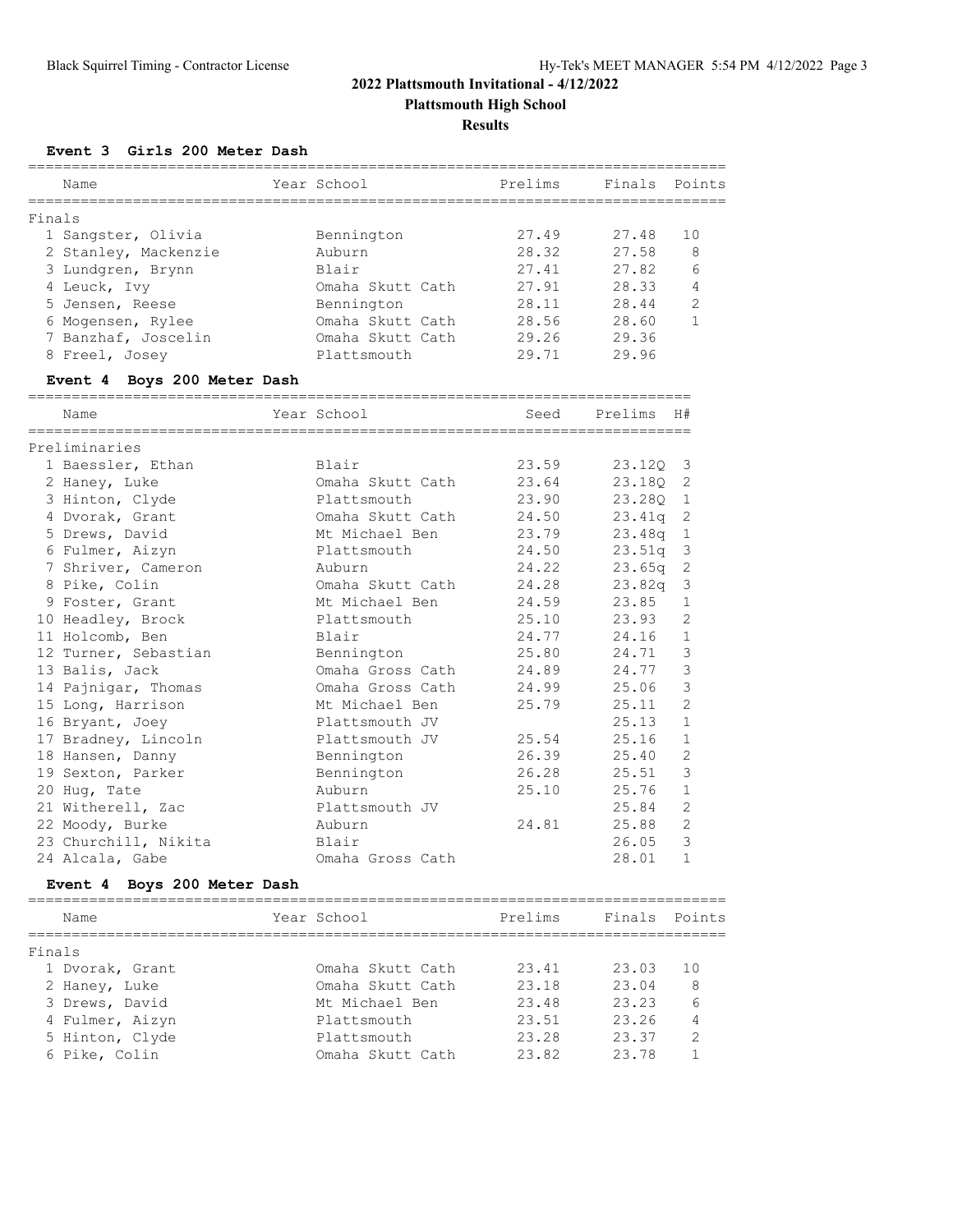# **2022 Plattsmouth Invitational - 4/12/2022 Plattsmouth High School**

#### **Results**

#### **Event 5 Girls 400 Meter Dash**

| Name                                                     | Year School Seed         |         | Finals H# Points         |                |                |          |
|----------------------------------------------------------|--------------------------|---------|--------------------------|----------------|----------------|----------|
| 1 Baughman, Makayla                                      | <b>Blair Blair</b>       |         | $1:03.28$ $1:03.22$ 3 10 |                |                |          |
| 2 Sangster, Olivia and Bennington                        |                          |         | $1:04.00$ $1:05.08$ 3    |                | 8              |          |
| 3 Stanley, Mackenzie auburn                              |                          |         | $1:06.15$ $1:05.41$ 3    |                | 6              |          |
| 4 Meisinger, Jessica and Plattsmouth 1:06.00 1:06.97 3   |                          |         |                          |                | $\overline{4}$ | 1:06.961 |
| 5 Keeling, Audie<br><b>Example 18</b> Blair              |                          | 1:06.50 | $1:06.97$ 3              |                | 2              | 1:06.963 |
| 6 Malesker, Sydney 6 Maha Mercy 1:06.03 1:07.05 3        |                          |         |                          |                |                |          |
| 7 Hobscheidt, Sydney Plattsmouth 1:10.18                 |                          |         | 1:09.23 3                |                |                |          |
| 8 Berger, Theresa                                        | Omaha Skutt Cath 1:08.78 |         | 1:09.91                  | $\mathbf{3}$   |                |          |
| 9 Lenz, Mara                                             | Omaha Skutt Cath 1:10.58 |         | 1:10.97                  | 2              |                |          |
| 10 Dent, Breanna and Bennington 1:11.53                  |                          |         | 1:12.33                  | $\overline{2}$ |                |          |
| 11 Hohenstein, Kelsey 6 0maha Skutt Cath 1:13.58 1:12.70 |                          |         |                          | 2              |                |          |
| 12 Thomas, Alivia and Auburn                             |                          | 1:11.00 | 1:13.24                  | 2              |                |          |
| 13 Rice, Anna                                            | Omaha Gross Cath         | 1:14.95 | 1:13.86                  | $\overline{2}$ |                |          |
| 14 Rininger, Avery Bennington                            |                          |         | 1:13.92                  | $\mathbf{1}$   |                |          |
| 15 Lambert, Megan                                        | Boys Town 1:16.00        |         | 1:15.73                  | $\mathcal{P}$  |                |          |
| 16 McWilliams, Ahnchell                                  | Boys Town 1:13.86        |         | 1:16.57                  | $\overline{2}$ |                |          |
| 17 Heyd, Allaura                                         | Boys Town                | 1:20.00 | 1:18.79                  | $\mathbf{1}$   |                |          |
| 18 Combs, Alyce                                          | Plattsmouth JV           |         | 1:20.24                  | $\mathbf{1}$   |                |          |
| 19 Nilson, Grace 6 0maha Gross Cath 1:16.86 1:20.42      |                          |         |                          | $\mathbf{1}$   |                |          |
| 20 Rodruiquez, Desiree - - - - Omaha Gross Cath          |                          | 1:18.00 | 1:21.64                  | $\mathbf{1}$   |                |          |

#### **Event 6 Boys 400 Meter Dash**

| Name                  | Year School      | Seed    | Finals H# Points |                |                |
|-----------------------|------------------|---------|------------------|----------------|----------------|
| 1 Binder, Ryan        | Auburn           | 52.62   | 51.76            | 3              | 10             |
| 2 Slominski, Nolan    | Blair            | 53.40   | 52.38            | 3              | 8              |
| 3 Wade, Jack          | Omaha Skutt Cath | 53.71   | 52.69            | 3              | 6              |
| 4 Smith, Winter       | Omaha Skutt Cath | 55.53   | 53.68            | 3              | 4              |
| 5 Binder, Maverick    | Auburn           | 55.85   | 53.71            | 3              | $\overline{c}$ |
| 6 Rice, Alex          | Omaha Skutt Cath | 53.73   | 53.89            | 3              | $\mathbf{1}$   |
| 7 Funk, Caleb         | Blair            | 57.08   | 55.59            | $\overline{2}$ |                |
| 8 Moody, Burke        | Auburn           | 54.70   | 55.81            | 3              |                |
| 9 Wooten, Logan       | Plattsmouth      | 58.12   | 55.86            | $\overline{2}$ |                |
| 10 Walker, Ethan      | Plattsmouth      | 58.06   | 56.24            | 2              |                |
| 11 Bradney, Lincoln   | Plattsmouth JV   | 59.16   | 56.29            | $\overline{2}$ |                |
| 12 Schwartz, Sam      | Mt Michael Ben   | 55.58   | 57.38            | 3              |                |
| 13 Witherell, Zac     | Plattsmouth JV   |         | 59.89            | $\mathbf{1}$   |                |
| 14 Angel, Christopher | Mt Michael Ben   | 58.07   | 1:00.10          | $\overline{2}$ |                |
| 15 Dossett, Cameron   | Bennington       | 1:01.93 | 1:00.16          | 2              |                |
| 16 Gustafson, Cole    | Mt Michael Ben   | 59.00   | 1:00.59          | $\overline{2}$ |                |
| 17 Maas, Jacob        | Plattsmouth JV   |         | 1:04.10          | $\mathbf{1}$   |                |
| 18 Hiatt, Gavin       | Bennington       | 1:05.43 | 1:04.41          | 1              |                |

#### **Event 7 Girls 800 Meter Run**

| Name                                       | Year School  |                  | Seed    | Finals Points |     |
|--------------------------------------------|--------------|------------------|---------|---------------|-----|
| 1 Amandus, Hailey                          | <b>Blair</b> |                  | 2:32.00 | 2:35.38       | 1 O |
| 2 Jansen, Josie<br>$2:35.583$ $(2:35.583)$ |              | Omaha Gross Cath | 2:34.34 | 2:35.59       | 8   |
| 3 Pogge, Josie<br>$2:36.591$ $(2:36.591)$  |              | Omaha Skutt Cath | 2:42.74 | 2:36.60       | 6   |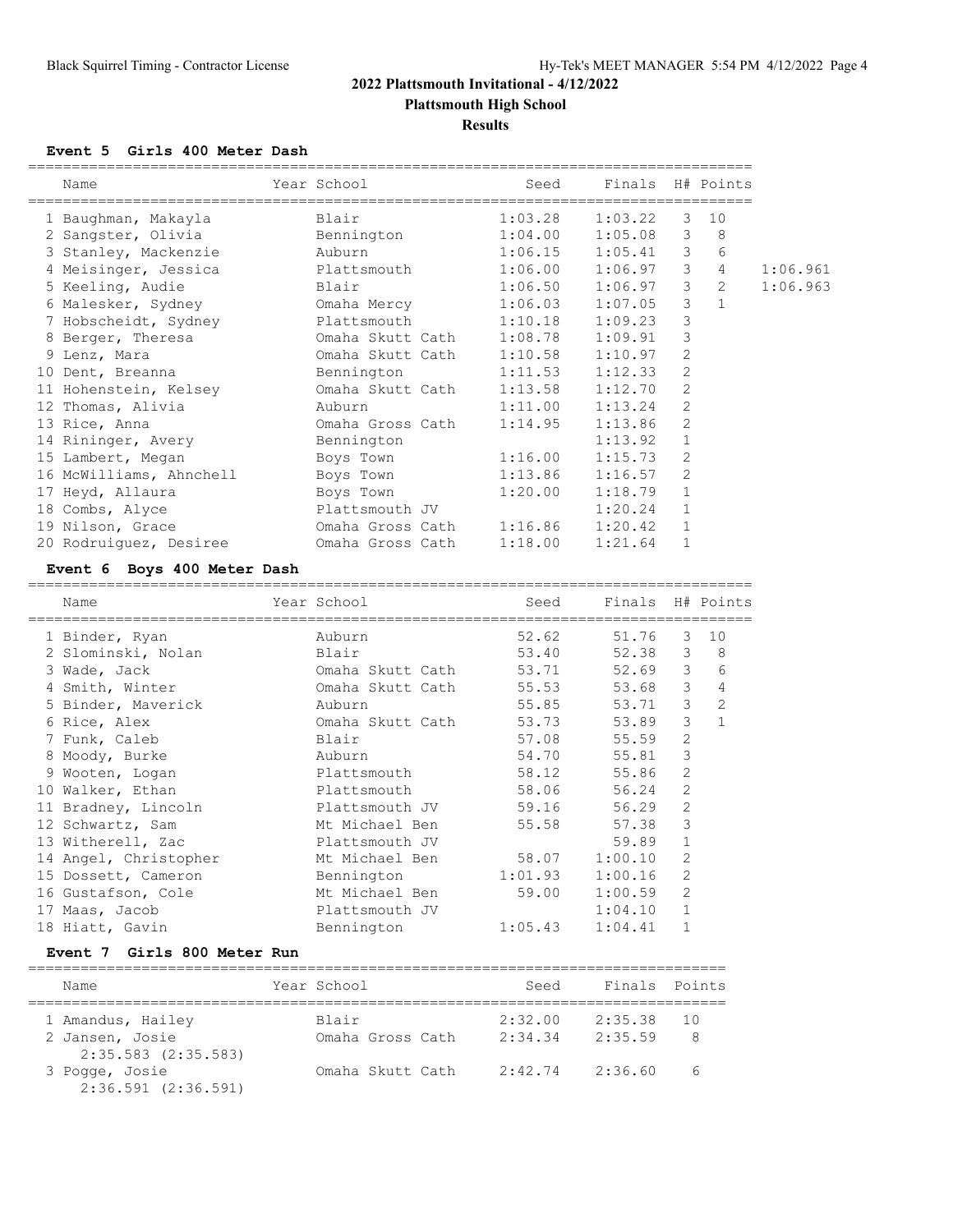**Plattsmouth High School**

**Results**

| Event 7 Girls 800 Meter Run |  |  |  |  |  |  |  |
|-----------------------------|--|--|--|--|--|--|--|
|-----------------------------|--|--|--|--|--|--|--|

| 4 Amandus, Kaitlynn<br>$2:38.343$ $(2:38.343)$  | Blair                    | 2:43.11 | 2:38.35 | 4              |
|-------------------------------------------------|--------------------------|---------|---------|----------------|
| 5 Labenz, Anna<br>$2:38.676$ $(2:38.676)$       | Omaha Skutt Cath 2:40.55 |         | 2:38.68 | $\overline{c}$ |
| 6 Hoer, Danie<br>$2:42.319$ $(2:42.319)$        | Omaha Mercy              | 2:32.82 | 2:42.32 | $\mathbf{1}$   |
| 7 Meisinger, Jessica<br>$2:43.544$ $(2:43.544)$ | Plattsmouth              | 2:40.70 | 2:43.55 |                |
| 8 Roubal, Annabelle<br>$2:44.249$ $(2:44.249)$  | Omaha Skutt Cath         | 2:42.87 | 2:44.25 |                |
| 9 Iske, Morgan<br>$2:44.464$ $(2:44.464)$       | Bennington               | 2:51.05 | 2:44.47 |                |
| 10 Barnes, Jozlyn<br>$2:44.902$ $(2:44.902)$    | Plattsmouth              | 2:41.20 | 2:44.91 |                |
| 11 Reed, Katie<br>$2:47.321$ $(2:47.321)$       | Boys Town                | 2:58.50 | 2:47.33 |                |
| 12 Caba, Lyndsey<br>$2:47.819$ $(2:47.819)$     | Plattsmouth              | 2:45.13 | 2:47.82 |                |
| 13 Thomas, Aleah<br>$2:49.061$ $(2:49.061)$     | Auburn                   | 2:47.80 | 2:49.07 |                |
| 14 Wickwire, Jadeyn<br>$2:49.763$ $(2:49.763)$  | Blair                    |         | 2:49.77 |                |
| 15 Willson, Simone<br>$2:50.366$ $(2:50.366)$   | Omaha Mercy              | 2:43.43 | 2:50.37 |                |
| 16 Theilen, Aurora<br>$2:52.002$ $(2:52.002)$   | Bennington               | 2:54.00 | 2:52.01 |                |
| 17 Brabb, Addie<br>$3:08.046$ $(3:08.046)$      | Boys Town                | 3:01.21 | 3:08.05 |                |
| 18 Marcinek, Emma<br>3:19.527(3:19.527)         | Bennington               | 3:14.00 | 3:19.53 |                |
| 19 Heyd, Allaura<br>$3:30.904$ $(3:30.904)$     | Boys Town                | 3:36.16 | 3:30.91 |                |
|                                                 |                          |         |         |                |

# **Event 8 Boys 800 Meter Run**

| Name |                                                                                                                                                                                                                                                                                                                       |                  | Seed                 |                                                                                                                 |                                                            |
|------|-----------------------------------------------------------------------------------------------------------------------------------------------------------------------------------------------------------------------------------------------------------------------------------------------------------------------|------------------|----------------------|-----------------------------------------------------------------------------------------------------------------|------------------------------------------------------------|
|      |                                                                                                                                                                                                                                                                                                                       |                  | 2:05.46              |                                                                                                                 | 10                                                         |
|      |                                                                                                                                                                                                                                                                                                                       |                  | 2:04.01              | 2:05.50                                                                                                         | 8                                                          |
|      |                                                                                                                                                                                                                                                                                                                       |                  | 2:06.52              |                                                                                                                 | 6                                                          |
|      |                                                                                                                                                                                                                                                                                                                       |                  |                      |                                                                                                                 | 4                                                          |
|      |                                                                                                                                                                                                                                                                                                                       |                  | 2:09.45              | 2:15.85                                                                                                         | $\overline{2}$                                             |
|      |                                                                                                                                                                                                                                                                                                                       | Blair            | 2:18.30              | 2:17.12                                                                                                         | 1                                                          |
|      |                                                                                                                                                                                                                                                                                                                       | Omaha Gross Cath | 2:19.02              | 2:26.07                                                                                                         |                                                            |
|      |                                                                                                                                                                                                                                                                                                                       |                  | 2:23.29              | 2:27.93                                                                                                         |                                                            |
|      |                                                                                                                                                                                                                                                                                                                       |                  | 2:26.22              | 2:29.69                                                                                                         |                                                            |
|      |                                                                                                                                                                                                                                                                                                                       | Auburn           | 2:33.66              | 2:30.81                                                                                                         |                                                            |
|      |                                                                                                                                                                                                                                                                                                                       | Auburn           | 2:37.00              | 2:32.63                                                                                                         |                                                            |
|      |                                                                                                                                                                                                                                                                                                                       | Plattsmouth      | 2:30.85              | 2:33.46                                                                                                         |                                                            |
|      |                                                                                                                                                                                                                                                                                                                       | Plattsmouth JV   |                      | 2:34.42                                                                                                         |                                                            |
|      |                                                                                                                                                                                                                                                                                                                       | Mt Michael Ben   | 2:36.27              | 2:38.85                                                                                                         |                                                            |
|      |                                                                                                                                                                                                                                                                                                                       | Plattsmouth      | 2:30.00              | 2:38.95                                                                                                         |                                                            |
|      |                                                                                                                                                                                                                                                                                                                       | Plattsmouth JV   |                      | 2:58.29                                                                                                         |                                                            |
|      | 1 Slominski, Nolan<br>2 Rice, Alex<br>3 Wade, Jack<br>4 Moss, Carter<br>5 Kennedy, Alex<br>6 Lueders, Theodore<br>7 Legner, Jacob<br>8 Meyerle, Ben<br>9 Wonderlich, Jacksen<br>10 Binder, Lance<br>11 Creamer, Michael<br>12 Gimble, Andrew<br>13 Maas, Jacob<br>14 Wooten, Luke<br>15 Lozzi, Alex<br>16 Walz, Bobby |                  | Year School<br>Blair | Omaha Skutt Cath<br>Omaha Skutt Cath<br>Plattsmouth<br>Omaha Skutt Cath<br>Omaha Gross Cath<br>Omaha Gross Cath | Finals Points<br>2:05.46<br>2:09.55<br>$2:14.17$ $2:14.42$ |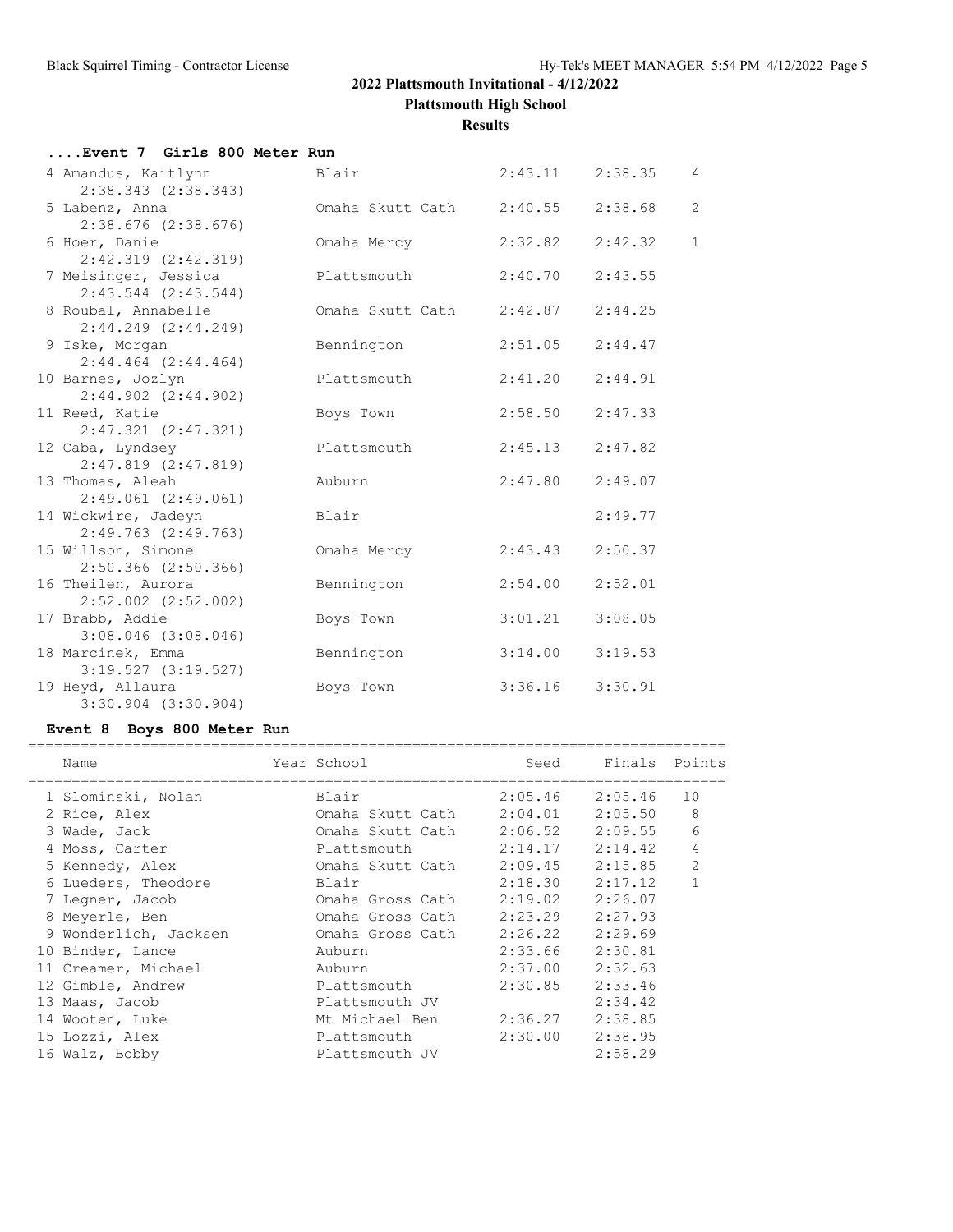# **2022 Plattsmouth Invitational - 4/12/2022 Plattsmouth High School**

#### **Results**

#### **Event 9 Girls 1600 Meter Run**

| Name                 | Year School      | Seed    | Finals Points       |                |
|----------------------|------------------|---------|---------------------|----------------|
| 1 Westfall, Gabi     | Omaha Skutt Cath | 5:43.93 | 6:00.84             | 10             |
| 2 Richards, Anika    | Omaha Skutt Cath | 5:51.65 | 6:02.22             | 8              |
| 3 Carney, Annabelle  | Omaha Mercy      | 6:13.09 | 6:18.64             | 6              |
| 4 Czapla, Allie      | Blair            | 6:05.00 | 6:21.09             | 4              |
| 5 Schroeter, Ryleigh | Blair            |         | $6:15.00$ $6:24.64$ | $\overline{2}$ |
| 6 Bilau, Alaine      | Blair            | 6:15.00 | 6:25.16             |                |
| 7 Dix, Jolie         | Plattsmouth      | 6:10.00 | 6:25.27             |                |
| 8 Buckman, Isabella  | Boys Town        | 6:59.09 | 6:48.38             |                |
| 9 Dickas, Sarah      | Omaha Skutt Cath |         | 6:52.13             |                |
| 10 Henton, Lydia     | Omaha Gross Cath | 6:36.59 | 7:04.47             |                |
| 11 Peek, Evelyn      | Boys Town        | 7:09.10 | 7:16.30             |                |
| 12 Wohlers, Jolee    | Plattsmouth JV   |         | 7:26.46             |                |
| 13 Becker, Kyra      | Auburn           |         | 7:27.88             |                |
| 14 Combs, Alyce      | Plattsmouth JV   |         | 7:45.11             |                |
| 15 Nolde, Ava        | Plattsmouth JV   | 7:46.13 | 7:50.08             |                |
| 16 Hibbs, Sydney     | Boys Town        |         | 8:07.85             |                |
| 17 Mareng, Aluel     | Omaha Mercy      | 8:06.00 | 8:31.09             |                |

#### **Event 10 Boys 1600 Meter Run**

| Name                    | Year School      | Seed    | Finals Points |                |
|-------------------------|------------------|---------|---------------|----------------|
| 1 O'Grady, Calin        | Blair            | 4:53.00 | 4:59.18       | 10             |
| 2 Schroll, Mark         | Mt Michael Ben   | 4:52.01 | 5:03.29       | 8              |
| 3 McCoy, Max            | Mt Michael Ben   | 4:58.00 | 5:05.86       | 6              |
| 4 Dix, Elijah           | Plattsmouth      | 4:45.12 | 5:06.11       | 4              |
| 5 Fricke, Dawson        | Blair            | 4:48.00 | 5:06.22       | $\overline{2}$ |
| 6 Baumert, Michael      | Omaha Skutt Cath | 4:57.96 | 5:10.64       |                |
| 7 Comte, Matheo         | Omaha Gross Cath | 5:06.62 | 5:12.31       |                |
| 8 Richter-Eqger, Thomas | Omaha Skutt Cath | 4:57.96 | 5:14.64       |                |
| 9 Rice, Tommy           | Omaha Skutt Cath | 4:47.10 | 5:18.29       |                |
| 10 Perry, Triston       | Auburn           | 5:24.76 | 5:43.39       |                |
| 11 Reicks, Darek        | Plattsmouth      | 5:19.90 | 5:43.82       |                |
| 12 Karolski, Andrew     | Bennington       | 5:37.55 | 6:06.44       |                |
| 13 Aue, Cuyler          | Auburn           | 5:39.61 | 6:21.00       |                |
| 14 Jones, Charlie       | Auburn           | 6:02.98 | 6:37.20       |                |
| 15 Walz, Bobby          | Plattsmouth JV   |         | 7:16.50       |                |

#### **Event 11 Girls 3200 Meter Run**

| Name                    | Year School                                                              | Seed                                  | Finals Points                            |  |
|-------------------------|--------------------------------------------------------------------------|---------------------------------------|------------------------------------------|--|
| 1 Richards, Anika       |                                                                          | Omaha Skutt Cath 12:36.92 12:46.40 10 |                                          |  |
| $1:29.841$ $(1:29.841)$ | $3:03.124$ $(1:33.283)$ $4:37.763$ $(1:34.639)$ $12:46.400$ $(8:08.637)$ |                                       |                                          |  |
| 2 Westfall, Gabi        |                                                                          | Omaha Skutt Cath 12:32.13 13:15.54 8  |                                          |  |
| $1:29.659$ $(1:29.659)$ | 3:02.909 (1:33.250) 4:38.062 (1:35.153) 13:15.539 (8:37.477)             |                                       |                                          |  |
| 3 Czapla, Allie         | Blair                                                                    |                                       | $13:22.17$ $13:53.36$ 6                  |  |
| $1:31.278$ $(1:31.278)$ | $3:08.323$ $(1:37.045)$ $4:47.113$ $(1:38.790)$ $13:53.351$ $(9:06.238)$ |                                       |                                          |  |
| 4 Binder, Sydney        | Auburn                                                                   |                                       | 14:10.04<br>$\overline{4}$               |  |
| $1:31.650$ $(1:31.650)$ | 3:08.013(1:36.363)                                                       |                                       | 4:46.776 (1:38.763) 14:10.032 (9:23.256) |  |
| 5 Lamoureux, Emily      | Blair                                                                    |                                       | $14:17.93$ $14:12.54$<br>$\sim$ 2        |  |
| $1:31.514$ $(1:31.514)$ | $3:08.993$ $(1:37.479)$ $4:48.710$ $(1:39.717)$ $14:12.539$ $(9:23.829)$ |                                       |                                          |  |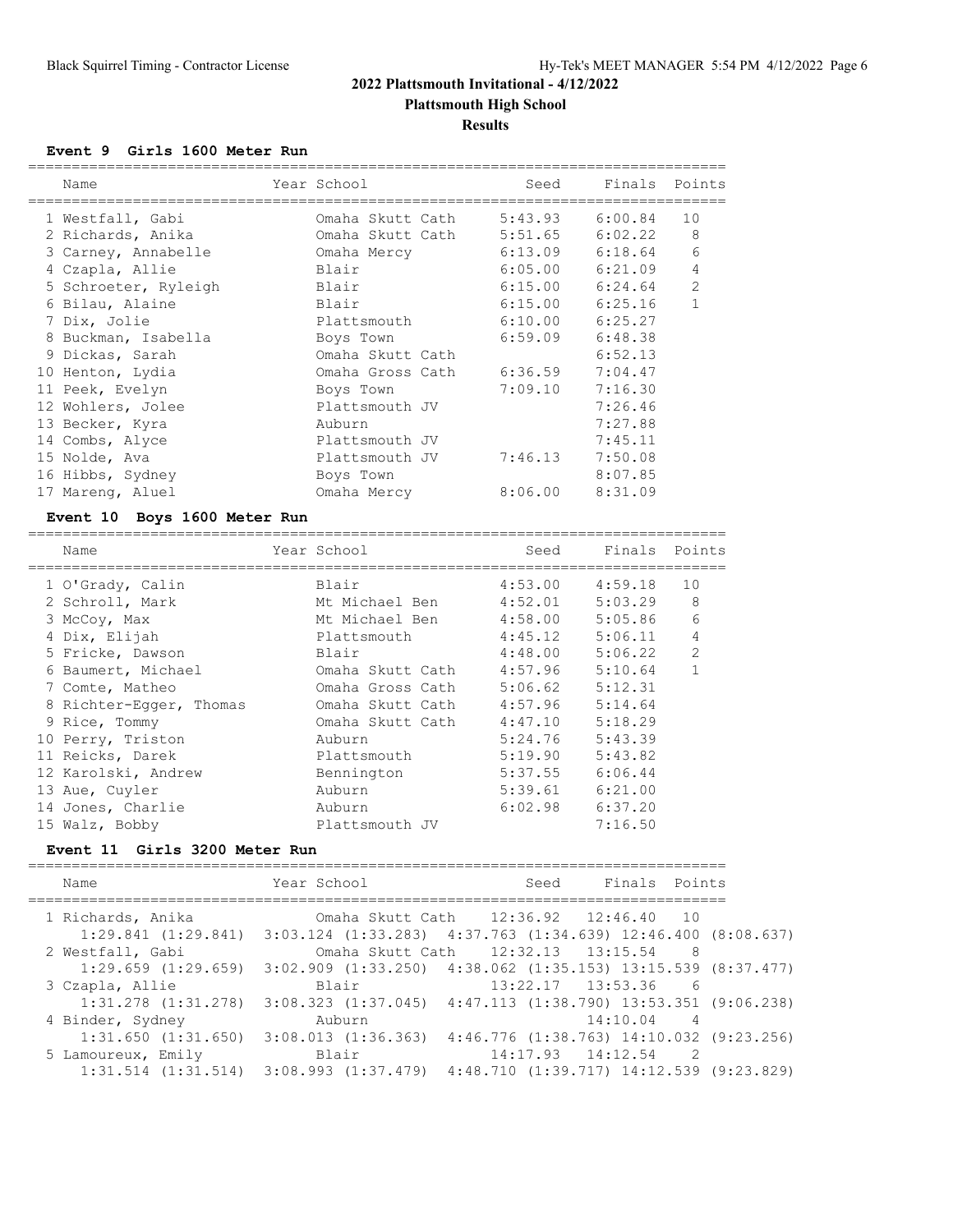**Plattsmouth High School**

#### **Results**

# **....Event 11 Girls 3200 Meter Run**

| 6 Dickas, Sarah               Omaha Skutt Cath   13:43.58   14:12.87   1                         |  |                             |  |
|--------------------------------------------------------------------------------------------------|--|-----------------------------|--|
| $1:30.975$ $(1:30.975)$ $3:08.607$ $(1:37.632)$ $4:47.626$ $(1:39.019)$ $14:12.864$ $(9:25.238)$ |  |                             |  |
| 7 Briggs, Natalie 3 and Plattsmouth 12:30.00 15:00.94                                            |  |                             |  |
| $1:30.606$ (1:30.606) $3:09.026$ (1:38.420) $4:53.777$ (1:44.751)                                |  |                             |  |
| 15:00.937(10:07.160)                                                                             |  |                             |  |
| 8 Becker, Kyra                                                                                   |  | Auburn 14:55.37 16:21.22    |  |
| $1:36.083$ (1:36.083) $3:26.932$ (1:50.849) $5:21.822$ (1:54.890)                                |  |                             |  |
| 16:21.211 (10:59.389)                                                                            |  |                             |  |
| 9 Campos, Patricia                                                                               |  | Boys Town 15:48.86 17:57.83 |  |
| $1:43.195$ (1:43.195) $3:45.328$ (2:02.133) $5:54.131$ (2:08.803)                                |  |                             |  |
| $17:57.830$ $(12:03.699)$                                                                        |  |                             |  |
| 10 Hibbs, Sophia                                                                                 |  | Boys Town 17:40.98 19:13.05 |  |
| $1:43.654$ (1:43.654) $3:46.275$ (2:02.621) $5:57.845$ (2:11.570)                                |  |                             |  |
| 19:13.041 (13:15.196)                                                                            |  |                             |  |

# **Event 12 Boys 3200 Meter Run**

| Name                    |                                                                                   | Year School                           Seed     Finals   Points            |                         |                |  |
|-------------------------|-----------------------------------------------------------------------------------|---------------------------------------------------------------------------|-------------------------|----------------|--|
| 1 Dix, Elijah           |                                                                                   |                                                                           |                         |                |  |
|                         | 1:17.663 (1:17.663) 2:38.959 (1:21.296) 4:00.117 (1:21.158) 5:21.572 (1:21.455)   |                                                                           |                         |                |  |
|                         | 6:45.302 (1:23.730) 8:10.910 (1:25.608) 9:33.884 (1:22.974) 10:47.042 (1:13.158)  |                                                                           |                         |                |  |
| 2 Rice, Tommy           |                                                                                   | Omaha Skutt Cath                                                          | 10:31.61  10:50.06      | $\overline{8}$ |  |
|                         | 1:18.009(1:18.009)                                                                | 2:39.263 (1:21.254) 4:00.709 (1:21.446) 5:22.207 (1:21.498)               |                         |                |  |
|                         | $6:46.059$ $(1:23.852)$                                                           | 8:11.300 (1:25.241) 9:34.557 (1:23.257) 10:50.060 (1:15.503)              |                         |                |  |
| 3 Fricke, Dawson        |                                                                                   | Blair                                                                     | 10:30.00 11:03.42 6     |                |  |
|                         | $1:17.394$ $(1:17.394)$                                                           | $2:38.688$ $(1:21.294)$ $4:00.360$ $(1:21.672)$ $5:21.821$ $(1:21.461)$   |                         |                |  |
|                         | 6:46.145(1:24.324)                                                                | 8:12.581 (1:26.436) 9:39.849 (1:27.268) 11:03.420 (1:23.571)              |                         |                |  |
| 4 Baumert, Michael      |                                                                                   | Omaha Skutt Cath 10:34.39 11:28.10                                        |                         | $\overline{4}$ |  |
|                         | 1:18.416 (1:18.416) 2:39.991 (1:21.575) 4:01.321 (1:21.330) 5:24.060 (1:22.739)   |                                                                           |                         |                |  |
|                         | 6:53.972 (1:29.912) 8:26.976 (1:33.004) 10:01.308 (1:34.332) 11:28.091 (1:26.783) |                                                                           |                         |                |  |
| 5 Storch, Jude          |                                                                                   | Mt Michael Ben                                                            | $11:00.00$ $11:35.87$ 2 |                |  |
|                         | $1:18.757$ $(1:18.757)$                                                           | $2:40.611$ (1:21.854) $4:07.015$ (1:26.404) 5:37.155 (1:30.140)           |                         |                |  |
|                         | $7:08.165$ $(1:31.010)$                                                           | 8:40.720 (1:32.555) 10:15.071 (1:34.351) 11:35.868 (1:20.797)             |                         |                |  |
| 6 Richter-Egger, Thomas |                                                                                   | Omaha Skutt Cath                                                          | $11:03.32$ $11:35.92$   | $\overline{1}$ |  |
|                         | $1:17.162$ $(1:17.162)$                                                           | 2:39.560 (1:22.398) 4:02.103 (1:22.543) 5:33.652 (1:31.549)               |                         |                |  |
|                         | $7:07.209$ $(1:33.557)$                                                           | 8:41.032 (1:33.823) 10:15.336 (1:34.304) 11:35.917 (1:20.581)             |                         |                |  |
| 7 Perry, Triston        |                                                                                   | Auburn                                                                    | $11:36.69$ $12:02.68$   |                |  |
|                         | 1:19.106(1:19.106)                                                                | 2:40.969 (1:21.863) 4:07.468 (1:26.499) 5:37.589 (1:30.121)               |                         |                |  |
|                         | $7:10.055$ $(1:32.466)$                                                           | 8:51.174 (1:41.119) 10:30.662 (1:39.488) 12:02.680 (1:32.018)             |                         |                |  |
| 8 Reicks, Darek         |                                                                                   | Plattsmouth                                                               | $11:29.87$ $12:13.30$   |                |  |
|                         | $1:19.589$ $(1:19.589)$                                                           | 2:44.180 (1:24.591) 4:14.950 (1:30.770) 5:48.387 (1:33.437)               |                         |                |  |
|                         | $7:22.040$ $(1:33.653)$                                                           | $9:02.452$ $(1:40.412)$ $10:40.500$ $(1:38.048)$ $12:13.293$ $(1:32.793)$ |                         |                |  |
| 9 Giitter, Jack         |                                                                                   | Mt Michael Ben                                                            | $11:35.40$ $12:22.54$   |                |  |
|                         | $1:20.562$ $(1:20.562)$                                                           | 2:45.561 (1:24.999) 4:16.165 (1:30.604) 5:51.847 (1:35.682)               |                         |                |  |
|                         | $7:32.770$ $(1:40.923)$                                                           | 9:15.289 (1:42.519) 10:51.868 (1:36.579) 12:22.537 (1:30.669)             |                         |                |  |
| 10 Barajas, Daniel      |                                                                                   | Plattsmouth                                                               | $12:21.84$ $13:27.05$   |                |  |
|                         | 1:22.848 (1:22.848) 2:56.035 (1:33.187) 4:36.599 (1:40.564) 6:22.670 (1:46.071)   |                                                                           |                         |                |  |
|                         | 8:09.972(1:47.302)                                                                | 9:59.120 (1:49.148) 11:53.448 (1:54.328) 13:27.048 (1:33.600)             |                         |                |  |
| 11 Aue, Cuyler          |                                                                                   | Auburn                                                                    | 12:58.18  13:27.17      |                |  |
|                         | 1:22.927 (1:22.927) 2:55.095 (1:32.168) 4:32.533 (1:37.438) 6:16.835 (1:44.302)   |                                                                           |                         |                |  |
|                         | $8:03.619$ $(1:46.784)$                                                           | $9:57.442$ (1:53.823) 11:53.317 (1:55.875) 13:27.168 (1:33.851)           |                         |                |  |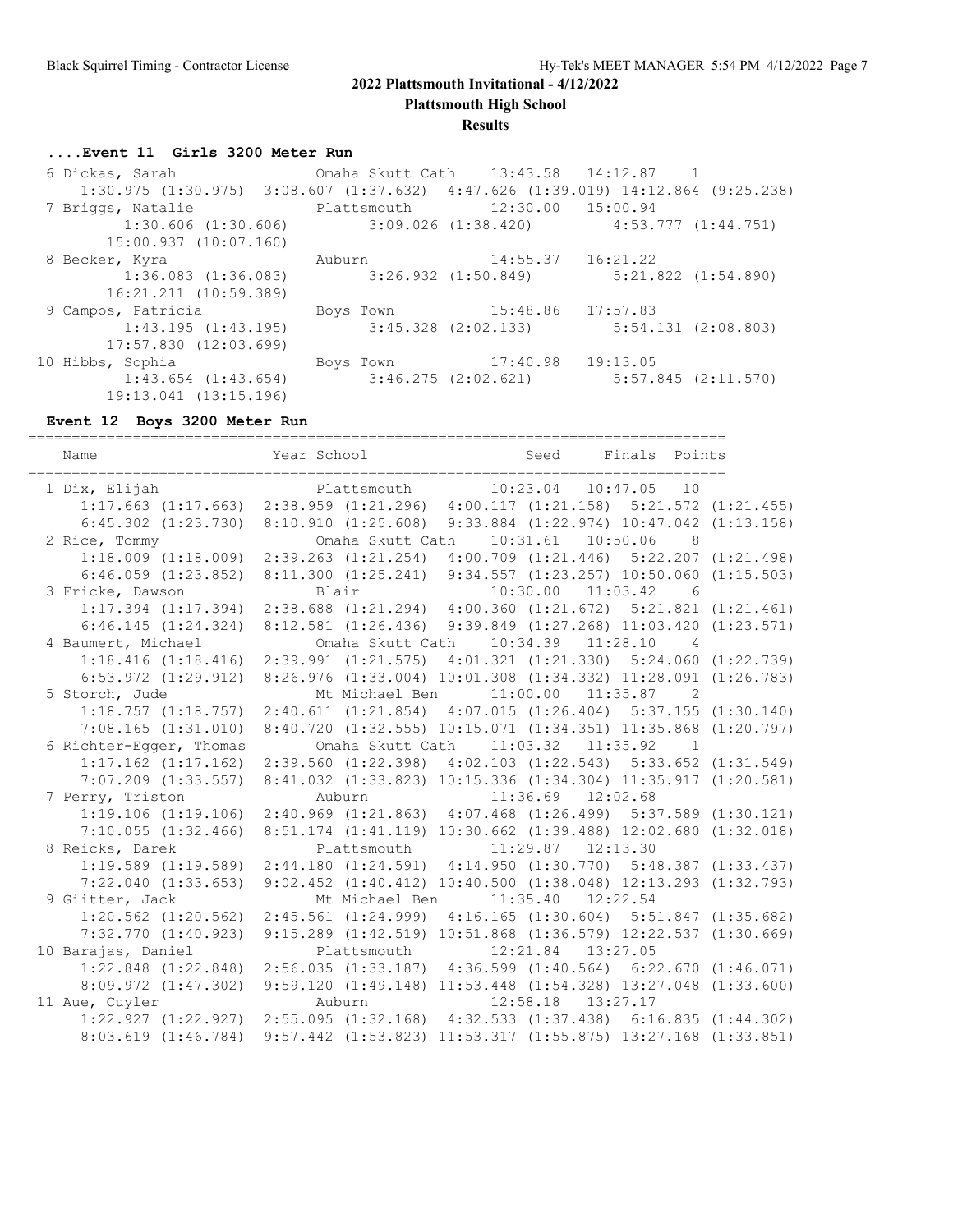#### **Plattsmouth High School**

**Results**

#### **Event 13 Girls 100 Meter Hurdles**

|        | Name                                      | Year School      | Seed    | Prelims            | H#                  |
|--------|-------------------------------------------|------------------|---------|--------------------|---------------------|
|        |                                           |                  |         |                    |                     |
|        | Preliminaries                             |                  |         |                    |                     |
|        | 1 Grant, Leah                             | Auburn<br>Blair  | 16.22   | 15.89Q             | 3                   |
|        | 2 Cemer, Sami                             |                  | 17.00   | 17.40Q             | 2                   |
|        | 3 Wehrbein, Mila                          | Plattsmouth      | 17.58   | 17.420             | 1                   |
|        | 4 Kahler, Riece                           | Omaha Skutt Cath | 17.26   | 17.83q             | 1                   |
|        | 5 Apley, Rayna                            | Bennington       | 19.17   | 17.89g             | 2                   |
|        | 6 Kreps, Kristin                          | Omaha Gross Cath | 18.02   | 18.42q             | 3                   |
|        | 7 Rice, Ellie                             | Omaha Gross Cath | 18.00   | 18.70 <sub>q</sub> | $\overline{2}$      |
|        | 8 Field, Amelia                           | Plattsmouth      | 18.95   | 18.92q             | $\mathbf{1}$        |
|        | 9 Roberts, Maren                          | Bennington       | 19.39   | 18.97              | 3                   |
|        | 10 Jorgensen, Cassidy                     | Bennington       |         | 18.99              | 3                   |
|        | 11 Connealy, Maria                        | Omaha Gross Cath | 18.00   | 19.06              | 3                   |
|        | 12 Donner, Ella                           | Blair            | 19.16   | 19.12              | $\mathbf 1$         |
|        | 13 Rief, Natalie                          | Omaha Mercy      | 21.40   | 20.53              | $\mathbf{1}$        |
|        | 14 Denning, Grace                         | Omaha Mercy      | 22.00   | 20.81              | $\mathbf{1}$        |
|        | 15 Mendoza-Ayala, Regina                  | Omaha Mercy      | 21.20   | 21.37              | $\mathfrak{D}$      |
|        | 16 Spiker, Jessica                        | Boys Town        |         | 22.05              | 3                   |
|        | 17 Moore, RayLee                          | Boys Town        |         | 23.82              | 3                   |
|        | 18 Prince, Sade                           | Boys Town        |         | 23.95              | $\mathfrak{D}$      |
|        | Event 13 Girls 100 Meter Hurdles          |                  |         |                    |                     |
|        | Name                                      | Year School      | Prelims | Finals             | Points              |
|        |                                           |                  |         |                    |                     |
| Finals |                                           | Auburn           | 15.89   | 15.68              | 10                  |
|        | 1 Grant, Leah<br>2 Kahler, Riece          | Omaha Skutt Cath | 17.83   | 16.61              | 8                   |
|        |                                           |                  |         |                    | 6                   |
|        | 3 Wehrbein, Mila                          | Plattsmouth      | 17.42   | 17.11              | 4                   |
|        | 4 Cemer, Sami                             | Blair            | 17.40   | 17.47              |                     |
|        | 5 Field, Amelia                           | Plattsmouth      | 18.92   | 18.23              | $\overline{2}$<br>1 |
|        | 6 Rice, Ellie                             | Omaha Gross Cath | 18.70   | 18.32              |                     |
|        | 7 Apley, Rayna                            | Bennington       | 17.89   | 18.45              |                     |
|        | 8 Kreps, Kristin                          | Omaha Gross Cath | 18.42   | 19.40              |                     |
|        | Boys 110 Meter Hurdles<br><b>Event 14</b> |                  |         |                    |                     |
|        | Name                                      | Year School      | Seed    | Prelims            | H#                  |
|        | __________________<br>Preliminaries       | ===============  |         |                    |                     |
|        | 1 Turman, Bennett                         | Omaha Skutt Cath | 16.34   | 15.90Q             | $\mathbf{2}$        |
|        | 2 Sohl, Kevin                             | Plattsmouth      | 17.28   | 17.04Q             | 1                   |
|        | 3 Ray, Toby                               | Blair            | 17.60   | 17.38Q             | 1                   |
|        | 4 Benson, Will                            | Mt Michael Ben   | 19.15   | 19.01Q             | 2                   |
|        | 5 Olson, Gavin                            | Bennington       | 20.40   | 19.51q             | $\mathbf{1}$        |
|        | 6 Witherell, Zac                          | Plattsmouth JV   | 20.19   | 20.15q             | $\sqrt{2}$          |
|        | 7 Zitek, Matthew                          | Plattsmouth      |         | 20.87q             | 1                   |
|        | 8 Hughes, Tim                             | Plattsmouth      | 21.08   | 21.32q             | $\mathbf{2}$        |
|        | 9 Heezen, Talan                           | Bennington       | 21.71   | 22.58              | 2                   |
|        |                                           |                  |         |                    |                     |
|        | 10 Sanchez, Rafael                        | Bennington       | 20.98   | 30.73              | $\mathbf{1}$        |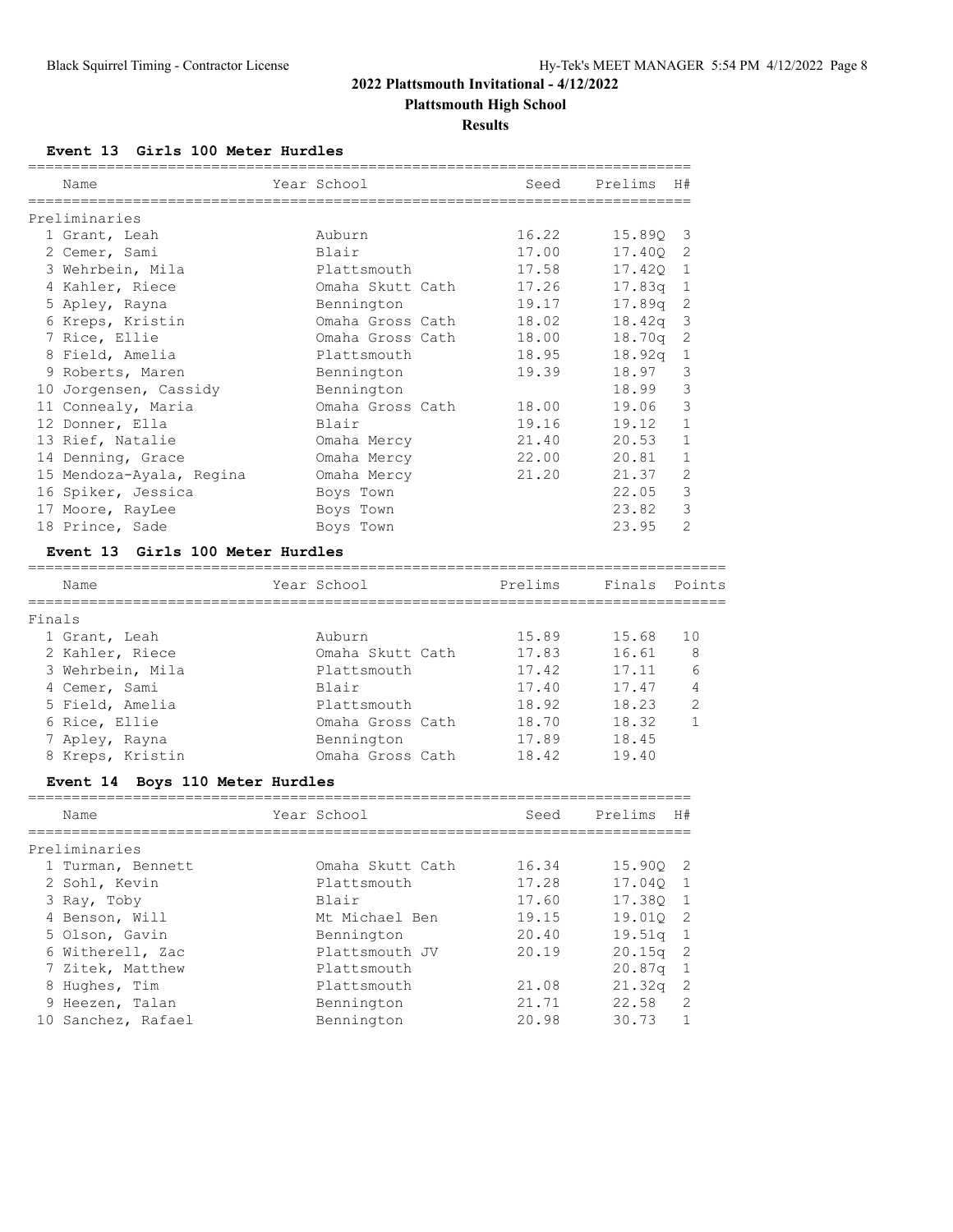**Plattsmouth High School**

#### **Results**

# **Event 14 Boys 110 Meter Hurdles**

|        | Name              | Year School      | Prelims | Finals Points |                |
|--------|-------------------|------------------|---------|---------------|----------------|
| Finals |                   |                  |         |               |                |
|        | 1 Turman, Bennett | Omaha Skutt Cath | 15.90   | 16.09         | 10             |
|        | 2 Sohl, Kevin     | Plattsmouth      | 17.04   | 16.88         | 8              |
|        | 3 Ray, Toby       | <b>Blair</b>     | 17.38   | 17.17         | 6              |
|        | 4 Olson, Gavin    | Bennington       | 19.51   | 18.78         | 4              |
|        | 5 Benson, Will    | Mt. Michael Ben  | 19.01   | 18.88         | $\mathfrak{D}$ |
|        | 6 Zitek, Matthew  | Plattsmouth      | 20.87   | 20.26         |                |
|        | 7 Hughes, Tim     | Plattsmouth      | 21.32   | 20.95         |                |
|        | 8 Witherell, Zac  | Plattsmouth JV   | 20.15   | 22.06         |                |
|        |                   |                  |         |               |                |

#### **Event 15 Girls 300 Meter Hurdles**

| Name |                                                                                                                                                                                                                                                                                                                                                          |         |                  |                |                         |
|------|----------------------------------------------------------------------------------------------------------------------------------------------------------------------------------------------------------------------------------------------------------------------------------------------------------------------------------------------------------|---------|------------------|----------------|-------------------------|
|      | Year School                                                                                                                                                                                                                                                                                                                                              | Seed    | Finals H# Points |                |                         |
|      | Auburn                                                                                                                                                                                                                                                                                                                                                   | 51.11   | 51.00            | 3              | 10                      |
|      | Blair                                                                                                                                                                                                                                                                                                                                                    | 48.50   |                  | 3              | 8                       |
|      | Omaha Gross Cath                                                                                                                                                                                                                                                                                                                                         | 50.74   |                  | 3              | 6                       |
|      | Blair                                                                                                                                                                                                                                                                                                                                                    | 52.00   | 53.17            | 3              | 4                       |
|      | Bennington                                                                                                                                                                                                                                                                                                                                               | 53.50   |                  | 3              | $\overline{2}$          |
|      | Omaha Skutt Cath                                                                                                                                                                                                                                                                                                                                         | 52.91   | 54.80            | 3              | $\mathbf{1}$            |
|      | Auburn                                                                                                                                                                                                                                                                                                                                                   |         | 55.72            | 2              |                         |
|      | Omaha Gross Cath                                                                                                                                                                                                                                                                                                                                         | 54.42   | 56.21            | 3              |                         |
|      | Plattsmouth                                                                                                                                                                                                                                                                                                                                              | 55.32   | 56.47            | 3              |                         |
|      | Bennington                                                                                                                                                                                                                                                                                                                                               | 58.50   | 58.34            | $\overline{2}$ |                         |
|      | Bennington                                                                                                                                                                                                                                                                                                                                               |         | 58.94            | 2              |                         |
|      | Plattsmouth                                                                                                                                                                                                                                                                                                                                              | 58.20   | 1:00.76          | $\overline{2}$ |                         |
|      | Omaha Mercy                                                                                                                                                                                                                                                                                                                                              | 1:00.00 | 1:00.91          | $\overline{2}$ |                         |
|      | Boys Town                                                                                                                                                                                                                                                                                                                                                |         | 1:01.02          | 1              |                         |
|      | Omaha Mercy                                                                                                                                                                                                                                                                                                                                              | 1:00.86 | 1:04.73          | 2              |                         |
|      | Omaha Mercy                                                                                                                                                                                                                                                                                                                                              | 59.46   | 1:06.37          | $\overline{2}$ |                         |
|      | Boys Town                                                                                                                                                                                                                                                                                                                                                |         | 1:13.95          | 1              |                         |
|      | 1 Grant, Leah<br>2 Roehrs, Erika<br>3 Rice, Ellie<br>4 Roewert, Schuyler<br>5 Apley, Rayna<br>6 Kahler, Riece<br>7 Thomas, Alivia<br>8 Kreps, Kristin<br>9 Wehrbein, Mila<br>10 Roberts, Maren<br>11 Jorgensen, Cassidy<br>12 Field, Amelia<br>13 Denning, Grace<br>14 Lambert, Megan<br>15 Mendoza-Ayala, Regina<br>16 Rief, Natalie<br>17 Prince, Sade |         |                  | 58.24<br>56.28 | 52.34<br>52.50<br>54.51 |

# **Event 16 Boys 300 Meter Hurdles**

| Name               | Year School      | Seed  | Finals |                | H# Points      |
|--------------------|------------------|-------|--------|----------------|----------------|
| 1 Archer, Wyatt    | Omaha Skutt Cath | 43.44 | 43.19  | 2              | 10             |
| 2 Benson, Will     | Mt Michael Ben   | 44.60 | 45.71  | 2              | 8              |
| 3 Ray, Toby        | Blair            | 46.00 | 46.27  | 2              | 6              |
| 4 Turman, Bennett  | Omaha Skutt Cath | 43.92 | 46.30  | $\overline{2}$ | 4              |
| 5 Sohl, Kevin      | Plattsmouth      | 47.80 | 47.34  | $\overline{2}$ | $\overline{2}$ |
| 6 Lundgren, Ethan  | Blair            | 48.00 | 48.71  | 2              |                |
| 7 Olson, Gavin     | Bennington       | 54.20 | 49.54  |                |                |
| 8 Roepke, Ethan    | Mt Michael Ben   | 50.40 | 51.58  | $\mathfrak{D}$ |                |
| 9 Zitek, Matthew   | Plattsmouth      | 52.44 | 52.68  |                |                |
| Hughes, Tim<br>10  | Plattsmouth      | 52.40 | 52.92  |                |                |
| 11 Sanchez, Rafael | Bennington       | 52.98 | 53.24  |                |                |
| 12 Witherell, Zac  | Plattsmouth JV   | 51.39 | 53.25  | $\overline{2}$ |                |
| 13 Heezen, Talan   | Bennington       | 58.14 | 57.58  |                |                |
|                    |                  |       |        |                |                |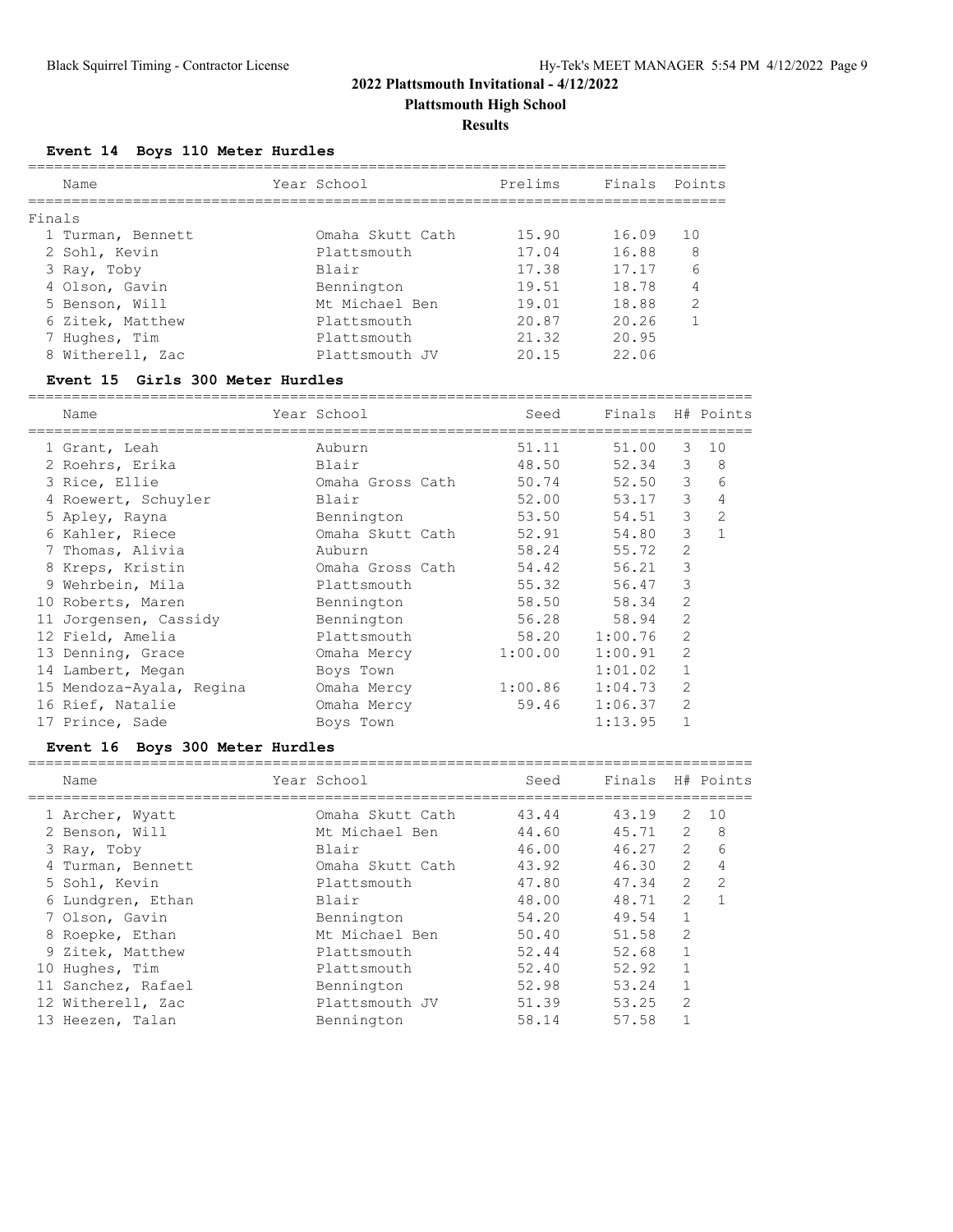**Plattsmouth High School**

#### **Results**

**Event 17 Girls 4x100 Meter Relay**

| School                   | Seed                  | Finals Points |                |
|--------------------------|-----------------------|---------------|----------------|
| 1 Bennington 'A'         | 53.50                 | 52.87         | 10             |
| 1) Rogert, Adi           | 2) Appiah, Kaylee     |               |                |
| 3) Gansebom, Kennedy     | 4) Jensen, Reese      |               |                |
| 2 Omaha Skutt Cath 'A'   |                       | 53.33 53.33   | 8 <sup>8</sup> |
| 1) Banzhaf, Joscelin     | 2) Leuck, Ivy         |               |                |
| 3) Mogensen, Rylee       | 4) Kahler, Riece      |               |                |
| 3 Blair 'A'              | 53.58                 | 53.82         | 6              |
| 1) Lundgren, Brynn       | 2) Roehrs, Erika      |               |                |
| 3) Keeling, Audie        | 4) Gailbraith, Greta  |               |                |
| 4 Plattsmouth 'A'        |                       | 54.71         | $\overline{4}$ |
| 1) Macias-Palomar, Emily | 2) Haugaard, Payton   |               |                |
| 3) Torres, Katie         | 4) Hobscheidt, Sydney |               |                |
| 5 Omaha Gross Cath 'A'   | 54.00                 | 56.11 2       |                |
| 1) Maxwell, Rosalie      | 2) Miller, Mary       |               |                |
| 3) Hoffman, Kayleigh     | 4) Vomacka, Brooklyn  |               |                |
| -- Boys Town 'A'         | 58.34                 | DO.           |                |
| 1) Mills, Starr          | 2) Peters, Jasmine    |               |                |
| 3) Prince, Sade          | 4) Carter, Mimi       |               |                |

#### **Event 18 Boys 4x100 Meter Relay**

================================================================================ School School Seed Finals Points ================================================================================ 1 Omaha Skutt Cath 'A' 45.61 46.14 10<br>1) Archer, Wyatt 2) Pike, Colin 1) Archer, Wyatt 2) Pike, Colin 3) Haney, Matt (4) Smith, Winter 2 Plattsmouth 'A' 46.53 46.17 8 1) Headley, Brock 2) Fulmer, Aizyn 3) Walker, Ethan 1988 (4) Hinton, Clyde 3 Bennington 'A' 49.83 47.92 6 1) Hansen, Danny 2) Bledje, Credo 3) Jones, Carson (4) Sexton, Parker 4 Omaha Gross Cath 'A' 47.00 48.97 4 1) Le, Ethan 2) Pajnigar, Thomas 3) Battreall, Gavin (4) Kabourek, Brandon 5 Mt Michael Ben 'A' 49.21 49.86 2 1) Becker, Jacob 2) Gustafson, Cole 3) Mondi, Daniel 4) Angel, Christopher

#### **Event 19 Girls 4x400 Meter Relay**

================================================================================ School Seed Finals Points ================================================================================ 1 Blair 'A' 4:12.00 4:22.22 10 1) Roewert, Schuyler 2) Baughman, Makayla 3) Ewoldt, Reece and Amandus, Hailey 2:09.233 (2:09.233) 3:17.032 (1:07.799) 4:22.215 (1:05.183)<br>2 Plattsmouth 'A' 4:30.23 4:33.44 8 2 Plattsmouth 'A' 4:30.23 4:33.44 8 1) Barnes, Jozlyn 2) Wehrbein, Mila 3) Meisinger, Jessica (4) Caba, Lyndsey 2:13.698 (2:13.698) 3:21.044 (1:07.346) 4:33.438 (1:12.394) 3 Omaha Skutt Cath 'A' 4:30.22 4:36.29 6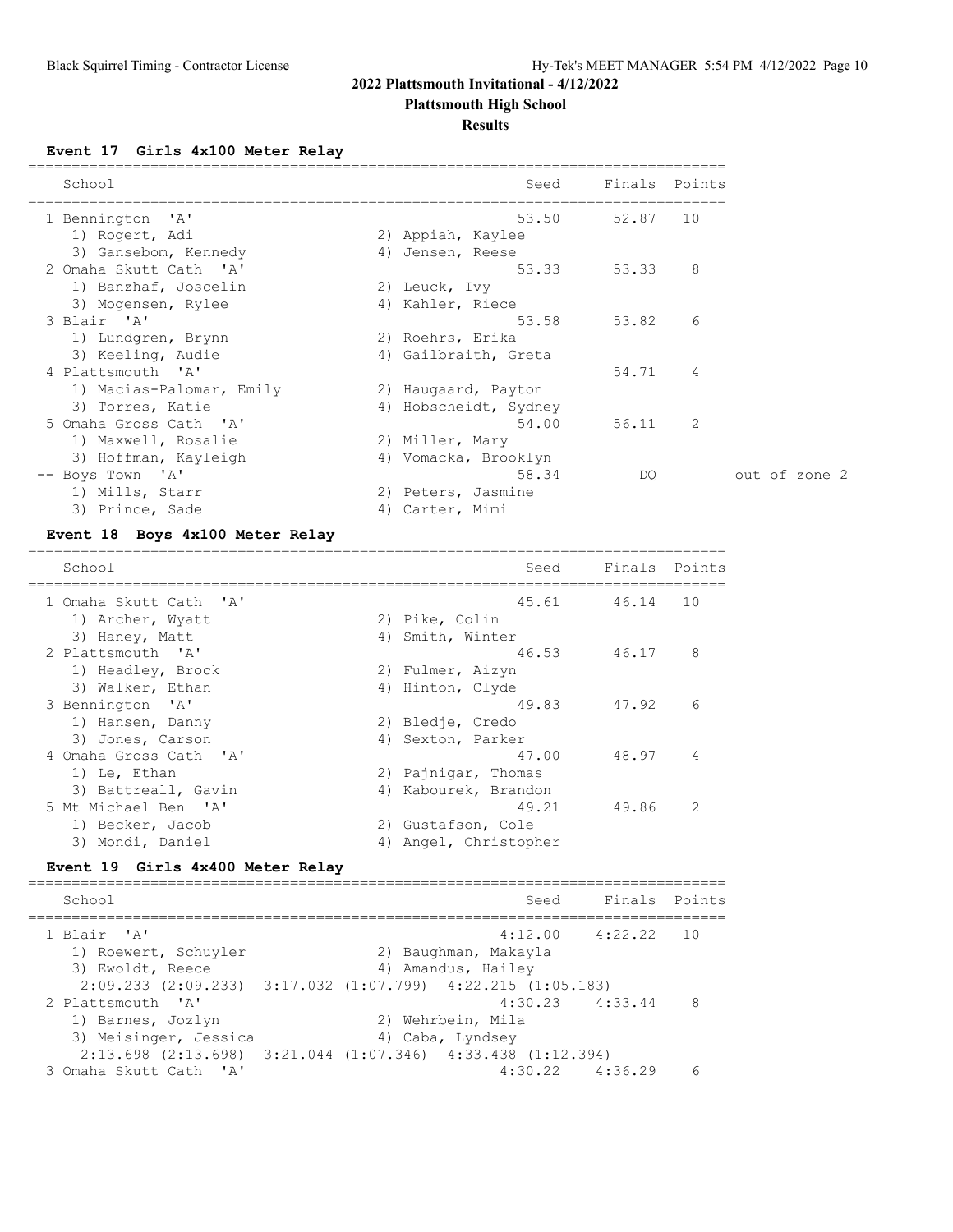**Plattsmouth High School**

#### **Results**

#### **....Event 19 Girls 4x400 Meter Relay**

 1) Berger, Theresa 2) Pogge, Josie 3) Roubal, Annabelle (4) Labenz, Anna 2:17.990 (2:17.990) 3:26.375 (1:08.385) 4:36.284 (1:09.909) 4 Omaha Gross Cath 'A' 4:39.97 4:36.81 4<br>1) Rice, Ellie 2) Connealy, Maria<br>3) Kreps, Kristin 4) Jansen, Josie 1) Rice, Ellie 2) Connealy, Maria 3) Kreps, Kristin 4) Jansen, Josie 2:24.040 (2:24.040) 3:30.180 (1:06.140) 4:36.801 (1:06.621) 5 Bennington 'A' 4:34.00 4:44.98 2 1) Sangster, Olivia 2) Roberts, Maren 3) Apley, Rayna (4) Dent, Breanna 2:22.868 (2:22.868) 3:31.574 (1:08.706) 4:44.971 (1:13.397) 6 Auburn 'A' 4:40.00 4:52.42 1 1) Stanley, Mackenzie 2) Swanson, Olivia 3) Miller, Margaret (4) Thomas, Aleah 2:21.274 (2:21.274) 3:39.616 (1:18.342) 4:52.419 (1:12.803) 7 Boys Town 'A' 5:14.41 5:10.66 1) Lambert, Megan 2) McWilliams, Ahnchell 3) Brabb, Addie 1988 (4) Reed, Katie 2:39.602 (2:39.602) 3:57.604 (1:18.002) 5:10.655 (1:13.051) 8 Omaha Mercy 'A' 5:00.00 5:18.29 1) Hoer, Danie 1992 (2) Rief, Natalie 3) Denning, Grace 4) Malesker, Sydney  $2:42.346$  (2:42.346)  $4:07.450$  (1:25.104)  $5:18.289$  (1:10.839)

#### **Event 20 Boys 4x400 Meter Relay**

================================================================================ School Seed Finals Points ================================================================================ 1 Omaha Skutt Cath 'A' 3:36.12 3:37.18 10 1) Archer, Wyatt and 2) Wade, Jack 3) Gninefou, James (4) Rice, Alex 1:48.263 (1:48.263) 2:42.412 (54.149) 3:37.179 (54.767) 2 Blair 'A' 3:43.00 3:46.44 8 1) Ray, Toby 2) Slominski, Nolan 3) Keeling, Zach (4) Funk, Caleb 1:50.907 (1:50.907) 2:50.476 (59.569) 3:46.432 (55.956) 3 Mt Michael Ben 'A' 3:45.20 3:49.32 6 1) Drews, David 2) Schwartz, Sam 3) Benson, Will 4) Foster, Grant 1:56.092 (1:56.092) 2:52.244 (56.152) 3:49.311 (57.067) 4 Auburn 'A' 3:48.00 3:52.20 4 1) Binder, Ryan 2) Binder, Maverick 3) Shriver, Cameron (4) Moody, Burke 1:59.209 (1:59.209) 2:56.174 (56.965) 3:52.198 (56.024) 5 Plattsmouth 'A' 3:50.84 3:54.58 2 1) Sohl, Kevin<br>
3) Walker, Ethan<br>
<sup>2</sup>) Duncan, Blake<br>
<sup>2</sup>) Duncan, Blake 3) Walker, Ethan 1988 (4) Duncan, Blake 2:01.224 (2:01.224) 2:58.305 (57.081) 3:54.579 (56.274) 6 Omaha Gross Cath 'A' 3:55.00 4:01.63 1 1) Balis, Jack 2) Meyerle, Ben 3) Comte, Matheo 4) Garcia, Jake 1:57.599 (1:57.599) 2:59.103 (1:01.504) 4:01.630 (1:02.527) 7 Bennington 'A' 3:55.24 4:12.60 1) Olson, Gavin 2) Dossett, Cameron 3) Hiatt, Gavin (3) Turner, Sebastian 2:03.460 (2:03.460) 3:11.049 (1:07.589) 4:12.596 (1:01.547)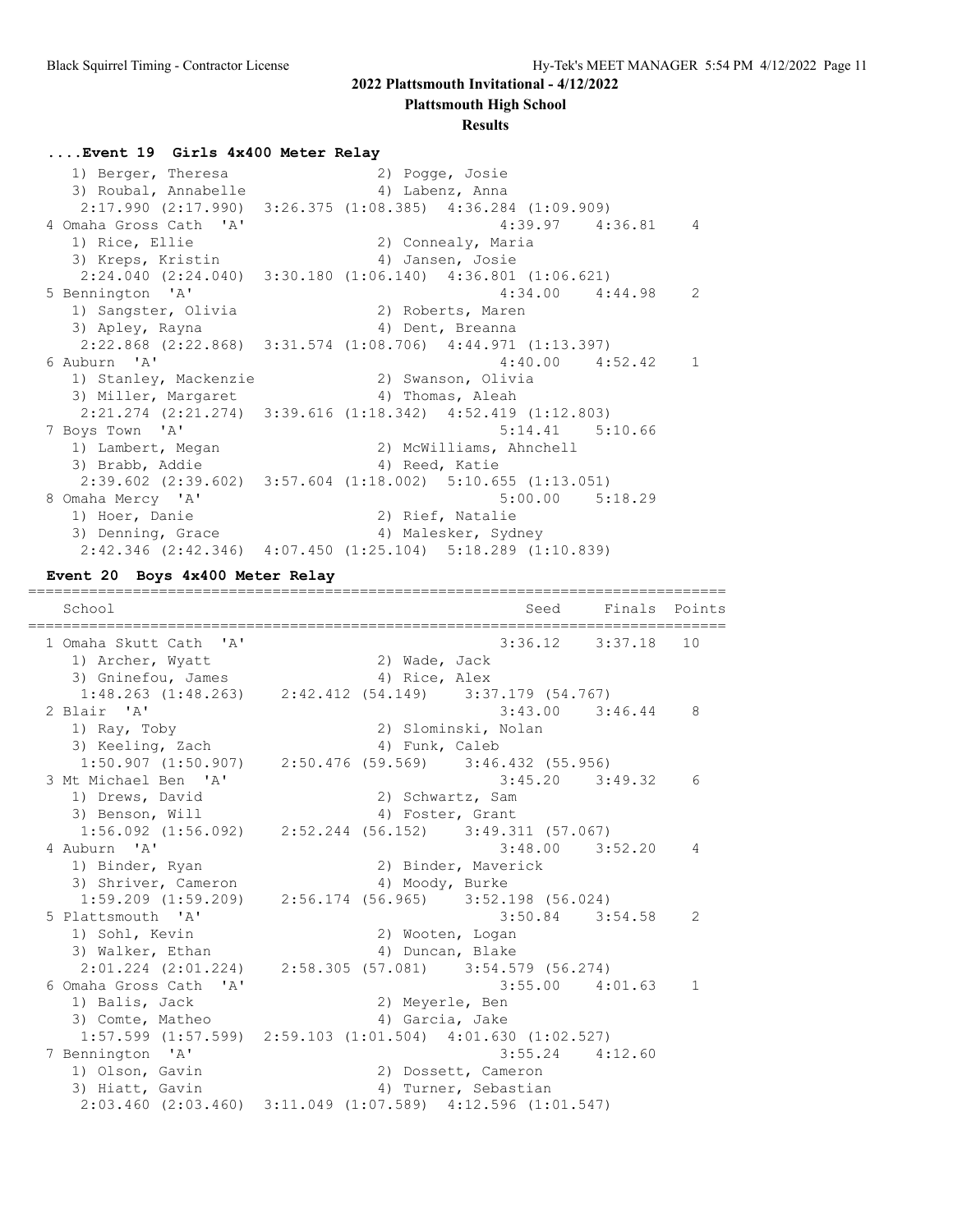**Plattsmouth High School**

#### **Results**

**Event 21 Girls 4x800 Meter Relay**

| School                                                                                                  |                  |                      | Seed     |                         | Finals Points  |  |
|---------------------------------------------------------------------------------------------------------|------------------|----------------------|----------|-------------------------|----------------|--|
| 1 Omaha Skutt Cath 'A'                                                                                  |                  |                      | 10:41.56 | 10:27.13                | 10             |  |
| 1) Richards, Anika                                                                                      |                  | 2) Westfall, Gabi    |          |                         |                |  |
| 3) Pogge, Josie                                                                                         |                  | 4) Labenz, Anna      |          |                         |                |  |
| 2:39.588 (2:39.588) 5:15.440 (2:35.852) 7:50.970 (2:35.530) 10:27.129 (2:36.159)                        |                  |                      |          |                         |                |  |
| 2 Plattsmouth 'A'                                                                                       |                  |                      |          | 10:41.94  10:41.39  8   |                |  |
| 1) Dix, Jolie                                                                                           |                  | 2) Barnes, Jozlyn    |          |                         |                |  |
| 3) Briggs, Natalie                                                                                      |                  | 4) Caba, Lyndsey     |          |                         |                |  |
| 2:39.193 (2:39.193) 5:22.509 (2:43.316) 7:55.640 (2:33.131) 10:41.390 (2:45.750)                        |                  |                      |          |                         |                |  |
| 3 Blair 'A'                                                                                             |                  |                      | 10:34.00 | $10:55.33$ 6            |                |  |
| 1) Amandus, Kaitlynn (2) Wickwire, Jadeyn                                                               |                  |                      |          |                         |                |  |
| 3) Schroeter, Ryleigh                                                                                   | 4) Bilau, Alaine |                      |          |                         |                |  |
| 2:39.216 (2:39.216) 5:22.689 (2:43.473) 8:07.156 (2:44.467) 10:55.329 (2:48.173)                        |                  |                      |          |                         |                |  |
| 4 Omaha Mercy 'A'                                                                                       |                  |                      | 10:30.00 | 11:17.39                | $\overline{4}$ |  |
| 1) Hoer, Danie                                                                                          |                  | 2) Malesker, Sydney  |          |                         |                |  |
| 3) Willson, Simone                                                                                      |                  | 4) Carney, Annabelle |          |                         |                |  |
| 2:49.059 (2:49.059) 5:37.040 (2:47.981) 8:29.703 (2:52.663) 11:17.386 (2:47.683)                        |                  |                      |          |                         |                |  |
| 5 Auburn 'A'                                                                                            |                  |                      |          | $11:40.00$ $11:50.85$ 2 |                |  |
| 1) Thomas, Aleah                                                                                        |                  | 2) Becker, Kyra      |          |                         |                |  |
| 3) Miller, Margaret                                                                                     |                  | 4) Thomas, Alivia    |          |                         |                |  |
| 2:49.455 (2:49.455) 5:50.219 (3:00.764) 8:52.555 (3:02.336) 11:50.848 (2:58.293)                        |                  |                      |          |                         |                |  |
| 6 Boys Town 'A'                                                                                         |                  |                      | 11:42.45 | $12:20.35$ 1            |                |  |
| 1) Brabb, Addie                                                                                         |                  |                      |          |                         |                |  |
|                                                                                                         |                  | 2) Buckman, Isabella |          |                         |                |  |
| 3) Peek, Evelyn<br>2:57.663 (2:57.663) 5:54.842 (2:57.179) 9:23.262 (3:28.420) 12:20.346 (2:57.084)     |                  | 4) Reed, Katie       |          |                         |                |  |
| Event 22 Boys 4x800 Meter Relay                                                                         |                  |                      |          |                         |                |  |
|                                                                                                         |                  |                      |          |                         |                |  |
|                                                                                                         |                  |                      |          |                         |                |  |
| School                                                                                                  |                  |                      | Seed     |                         | Finals Points  |  |
| 1 Blair 'A'                                                                                             |                  |                      | 8:48.00  | 8:50.29                 | 10             |  |
|                                                                                                         |                  |                      |          |                         |                |  |
| 1) Lueders, Theodore                                                                                    |                  | 2) O'Grady, Calin    |          |                         |                |  |
| 3) Keeling, Zach                                                                                        | 4) Funk, Caleb   |                      |          |                         |                |  |
| 2:13.302 (2:13.302) 4:22.616 (2:09.314) 6:38.788 (2:16.172) 8:50.285 (2:11.497)<br>2 Mt Michael Ben 'A' |                  |                      |          |                         | 8 <sup>8</sup> |  |
|                                                                                                         |                  |                      |          | $8:49.46$ $8:56.11$     |                |  |
| 1) Storch, Jude                                                                                         |                  | 2) Schroll, Mark     |          |                         |                |  |
| 3) McCoy, Max                                                                                           | 4) Kuon, Kuon    |                      |          |                         |                |  |
| 2:12.276 (2:12.276) 4:25.758 (2:13.482) 6:38.624 (2:12.866) 8:56.110 (2:17.486)                         |                  |                      |          |                         |                |  |
| 3 Omaha Skutt Cath 'A'                                                                                  |                  |                      |          | 9:04.26                 | -6             |  |
| 1) Richter-Egger, Thomas                                                                                |                  | 2) Baumert, Michael  |          |                         |                |  |
| 3) Rice, Tommy                                                                                          |                  | 4) Kennedy, Alex     |          |                         |                |  |
| 2:14.779 (2:14.779) 4:35.497 (2:20.718) 6:47.698 (2:12.201) 9:04.252 (2:16.554)                         |                  |                      |          |                         |                |  |
| 4 Plattsmouth 'A'                                                                                       |                  |                      |          | 10:06.74 9:56.36 4      |                |  |
| 1) Duncan, Blake                                                                                        |                  | 2) Gimble, Andrew    |          |                         |                |  |
| 3) Lozzi, Alex                                                                                          |                  | 4) Barajas, Daniel   |          |                         |                |  |
| 2:20.085 (2:20.085) 4:55.127 (2:35.042) 7:26.838 (2:31.711) 9:56.357 (2:29.519)                         |                  |                      |          |                         |                |  |
| 5 Auburn 'A'                                                                                            |                  |                      | 10:03.19 | $10:09.64$ 2            |                |  |
| 1) Ketcherseide, Charlie                                                                                |                  | 2) Jones, Charlie    |          |                         |                |  |
| 3) Binder, Lance<br>2:25.641 (2:25.641) 5:11.577 (2:45.936) 7:37.950 (2:26.373) 10:09.640 (2:31.690)    |                  | 4) Aue, Cuyler       |          |                         |                |  |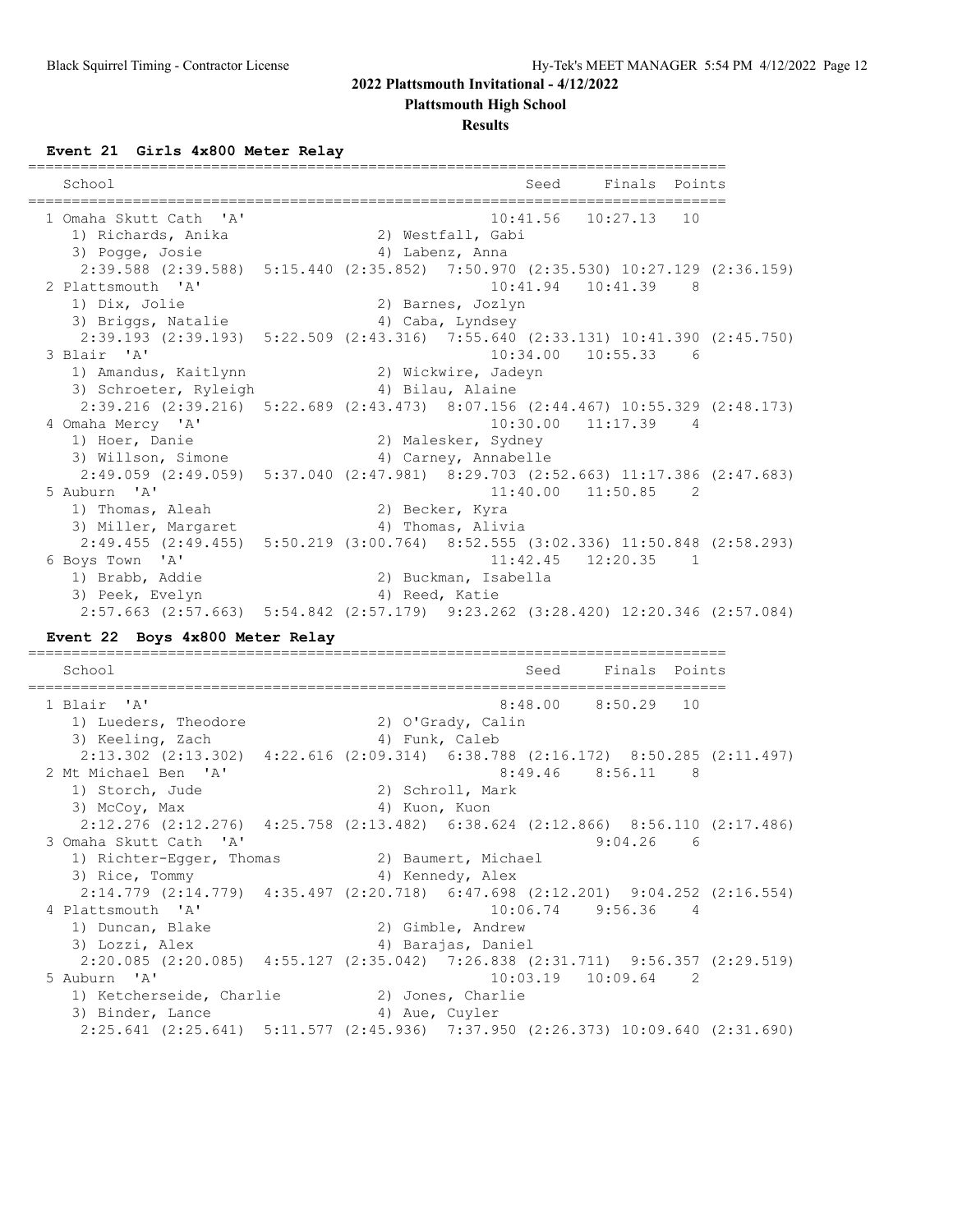**Plattsmouth High School**

**Results**

**Event 23 Girls High Jump**

| Name                                                                        | Year School                                        | Seed        | Finals                  | Points       |
|-----------------------------------------------------------------------------|----------------------------------------------------|-------------|-------------------------|--------------|
| $4-02$ $4-04$ $4-06$ $4-08$ $4-10$ $5-00$                                   | 1 Vitera, Lillian Cmaha Skutt Cath 4-10.00 4-10.00 |             |                         | 10           |
| O XO XO<br>P<br>2 Connealy, Maria<br>$4-02$ $4-04$ $4-06$ $4-08$ $4-10$     | XO XXX<br>Omaha Gross Cath 4-10.00 4-08.00         |             |                         | 8            |
| P P O O XXX<br>3 Daggett, Paige                                             | Blair                                              | $4 - 06.00$ | J4-08.00                | 6            |
| $4-02$ $4-04$ $4-06$ $4-08$ $4-10$<br>O O O XO XXX                          |                                                    |             |                         |              |
| 4 Hoffman, Kayleigh<br>$4-02$ $4-04$ $4-06$ $4-08$ $4-10$<br>O O XO XXO XXX | Omaha Gross Cath                                   | 4-06.00     | J4-08.00                | 4            |
| 5 Wolfe, Jordan<br>$4-02$ $4-04$ $4-06$ $4-08$                              | Blair                                              |             | $4-02.00$ $4-06.00$     | $\mathbf{1}$ |
| O O O XXX<br>5 Hardy, Krista<br>$4-02$ $4-04$ $4-06$ $4-08$                 | Plattsmouth                                        |             | $4 - 06.00$ $4 - 06.00$ | $\mathbf{1}$ |
| P O O XXX<br>5 Wendt, Nicole<br>$4-02$ $4-04$ $4-06$ $4-08$                 | Blair                                              |             | $4-08.00$ $4-06.00$     | $\mathbf{1}$ |
| O O O XXX<br>8 Swanson, Olivia<br>$4-02$ $4-04$ $4-06$ $4-08$               | Auburn                                             | $4 - 10.00$ | $J4 - 06.00$            |              |
| $O$ $O$ $XO$ $XXX$<br>9 Schwartz, Addison<br>$4 - 02$ $4 - 04$ $4 - 06$     | Omaha Skutt Cath 4-08.00 4-04.00                   |             |                         |              |
| P O XXX<br>10 Grint, Kaycee<br>$4-02$ $4-04$ $4-06$                         | Omaha Skutt Cath 4-04.00                           |             | $J4 - 04.00$            |              |
| O XXO XXX<br>11 Torres, Katie<br>$4 - 02$ $4 - 04$                          | Plattsmouth                                        |             | $4 - 02.00$             |              |
| O XXX<br>-- Rininger, Avery<br>$4 - 02$<br>XXX                              | Bennington                                         | $4 - 02.00$ | ΝH                      |              |

# **Event 24 Boys High Jump**

| Name                                                                                                                                                    | Year School                     | Seed        | Finals Points |     |
|---------------------------------------------------------------------------------------------------------------------------------------------------------|---------------------------------|-------------|---------------|-----|
| 1 Belsky, Ethan<br>$5-00$ $5-02$ $5-04$ $5-06$ $5-08$ $5-10$ $6-00$                                                                                     | Blair                           | 6-02.00     | 6-00.00       | 1 O |
| $\begin{matrix} 0 & 0 \end{matrix}$<br>P<br>$\overline{P}$<br>$\overline{O}$<br>2 Agostino, Bradley<br>$5-00$ $5-02$ $5-04$ $5-06$ $5-08$ $5-10$ $6-00$ | O XXO<br>Omaha Skutt Cath       | 6-00.00     | $5 - 10.00$   | 8   |
| $\overline{P}$<br>$\circ$<br>P<br>$\overline{P}$<br>3 LaSure, Liam<br>$5-00$ $5-02$ $5-04$ $5-06$ $5-08$ $5-10$                                         | $\circ$<br>O XXX<br>Plattsmouth | $5 - 04.00$ | $5 - 08.00$   | 6   |
| $\circ$ 0<br>P<br>$\bigcirc$<br>4 Shriver, Cameron<br>$5 - 00$ $5 - 02$ $5 - 04$ $5 - 06$ $5 - 08$<br>P<br>P<br>XO.<br>XO.                              | XXO<br>XXX X<br>Auburn<br>XXX   | $5 - 08.00$ | $5 - 06.00$   | 4   |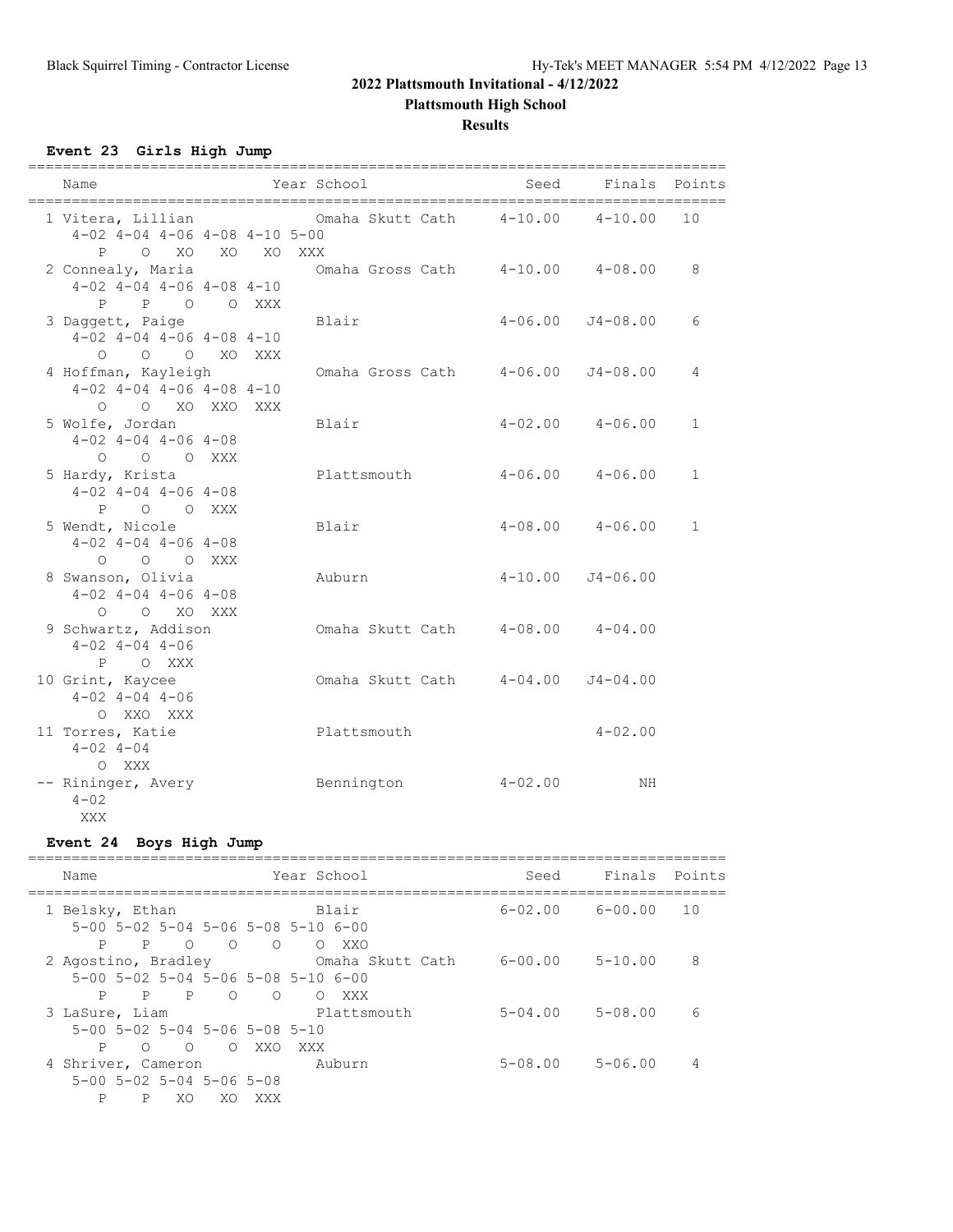**Plattsmouth High School**

#### **Results**

| Event 24 Boys High Jump                                 |                  |                          |                         |                |
|---------------------------------------------------------|------------------|--------------------------|-------------------------|----------------|
| 5 Flynn, Gabriel<br>$5 - 00$ $5 - 02$ $5 - 04$ $5 - 06$ | Blair            |                          | $5 - 06.00$ $5 - 04.00$ | $\overline{2}$ |
| O O XO XXX<br>6 Roepke, Ethan                           | Mt Michael Ben   | 5-02.00 5-02.00          |                         | $\mathbf 1$    |
| $5 - 00$ $5 - 02$ $5 - 04$<br>O O XXX                   |                  |                          |                         |                |
| 7 Ingram, Louis<br>$5 - 00$ $5 - 02$<br>O XXX           | Plattsmouth      |                          | $5 - 00.00$             |                |
| 8 Heezen, Talan<br>$5 - 00$ $5 - 02$<br>XO XXX          | Bennington       | $5 - 00.00$ $J5 - 00.00$ |                         |                |
| 9 Battreall, Gavin<br>$5 - 00$ $5 - 02$<br>XXO XXX      | Omaha Gross Cath | 5-02.00                  | J5-00.00                |                |
| -- Bledje, Credo<br>$5 - 00$<br>XXX                     | Bennington       | $4 - 10.00$              | NH                      |                |
| -- Sohl, Kevin<br>$5 - 00$ $5 - 02$<br>P XXX            | Plattsmouth      | $5 - 04.00$              | NH                      |                |
| -- Olson, Gavin<br>$5 - 00$<br>XXX                      | Bennington       | $5 - 00.00$              | ΝH                      |                |

#### **Event 25 Girls Pole Vault**

| Name                                                                                                       | Year School                                      | Seed Finals Points      |              |
|------------------------------------------------------------------------------------------------------------|--------------------------------------------------|-------------------------|--------------|
| 1 Gailbraith, Greta Blair<br>$6-00$ $6-06$ $7-00$ $7-06$ $8-00$ $8-06$ $9-00$ $9-06$                       |                                                  | $9 - 00.00$ $9 - 06.00$ | 10           |
| $P$ $P$ $P$ 0 0 0 0<br>2 Maher, Jerzie<br>$6-00$ $6-06$ $7-00$ $7-06$ $8-00$ $8-06$ $9-00$ $9-06$          | XO<br>Auburn                                     | $9 - 00.00$ $9 - 00.00$ | 8            |
| P<br>P P P O<br>3 Cemer, Sami<br>$6 - 00$ $6 - 06$ $7 - 00$ $7 - 06$ $8 - 00$ $8 - 06$ $9 - 00$<br>P P P P | O XXO<br>XXX<br>Blair<br>$\overline{O}$<br>O XXX | $9 - 00.00$ $8 - 06.00$ | 6            |
| 4 Haugaard, Payton<br>$6-00$ $6-06$ $7-00$ $7-06$ $8-00$ $8-06$ $9-00$<br>$P$ $P$ $Q$<br>$\overline{O}$    | Plattsmouth<br>O XXO XXX                         | 8-00.00 J8-06.00        | 4            |
| 5 Rogert, Adi<br>$6 - 00$ $6 - 06$ $7 - 00$ $7 - 06$<br>P P O XXX                                          | Bennington                                       | $7 - 06.00$ $7 - 00.00$ | 2            |
| 6 Wilson, Holly<br>$6 - 006 - 06$<br>XO XXX                                                                | Plattsmouth                                      | $6 - 00.00$             | $\mathbf{1}$ |
| -- Dix, Jolie<br>$6 - 00$<br>XXX                                                                           | Plattsmouth                                      | NH                      |              |
| -- Schmidt, Ivy<br>$6 - 00$<br>XXX                                                                         | Plattsmouth JV                                   | ΝH                      |              |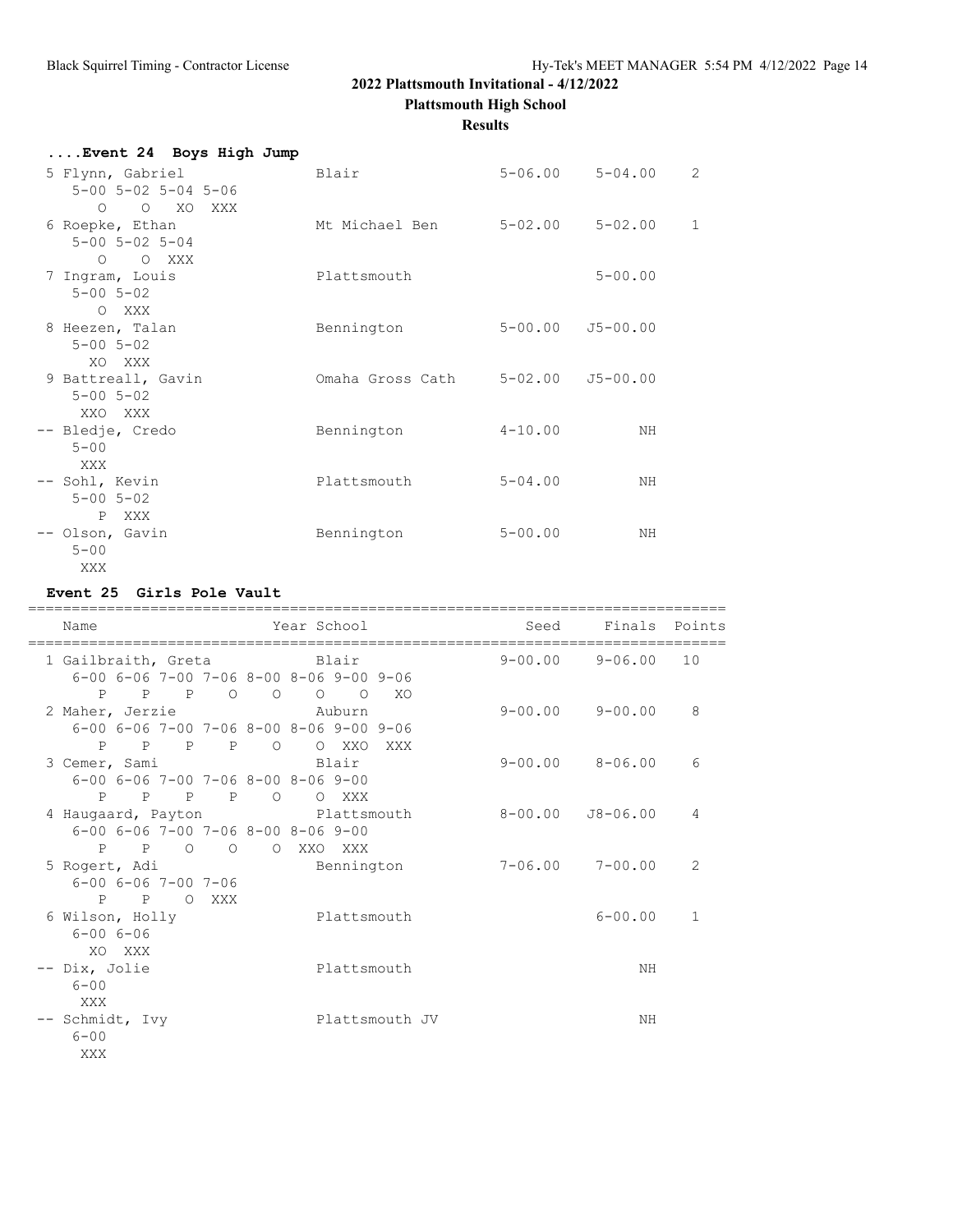**Plattsmouth High School**

#### **Results**

| Event 25 Girls Pole Vault                                    |                |             |    |
|--------------------------------------------------------------|----------------|-------------|----|
| -- Bryant, Rylie<br>$6 - 00$ $6 - 06$ $7 - 00$<br>P XXX<br>P | Bennington     | $8 - 06.00$ | ΝH |
| -- LeBlanc, Sam<br>$6 - 00$<br>XXX                           | Plattsmouth JV |             | NΗ |
| -- Rozier, Dani<br>$6 - 00$<br>XXX                           | Plattsmouth JV |             | NΗ |

# **Event 26 Boys Pole Vault**

| Name                                 | Year School Sear                                 | Seed  | Finals Points              |              |
|--------------------------------------|--------------------------------------------------|-------|----------------------------|--------------|
| 1 Perry, Triston                     | Auburn 11-00.00 11-00.00                         |       |                            | 10           |
|                                      | 7-06 8-00 8-06 9-00 9-06 10-00 10-06 11-00 11-06 |       |                            |              |
|                                      | P P P P P XXO O                                  | O XXX |                            |              |
|                                      | 2 Jones, Carson Bennington                       |       | $10 - 06.00$               | 8            |
|                                      | 7-06 8-00 8-06 9-00 9-06 10-00 10-06 11-00       |       |                            |              |
|                                      | 0 XO 0 0 0 0 0 XXX                               |       |                            |              |
| 3 Lundgren, Ethan Blair              |                                                  |       | $10 - 06.00$ $J10 - 06.00$ | 6            |
| 7-06 8-00 8-06 9-00 9-06 10-00 10-06 |                                                  |       |                            |              |
|                                      | P P P O O O XO                                   |       |                            |              |
| 4 O'Grady, Calin                     | Blair Blair                                      |       | $10 - 00.00$ $10 - 00.00$  | 4            |
| 7-06 8-00 8-06 9-00 9-06 10-00 10-06 |                                                  |       |                            |              |
| P P P XO                             | O O XXX                                          |       |                            |              |
|                                      | 5 Coleman, Hayden Blattsmouth                    |       | 9-00.00 J10-00.00          | 2            |
| 7-06 8-00 8-06 9-00 9-06 10-00 10-06 |                                                  |       |                            |              |
| XO O O O XO O XXX                    |                                                  |       |                            |              |
| 6 Turner, Sebastian and Bennington   |                                                  |       | $9 - 06.00$                | $\mathbf{1}$ |
| $7-06$ 8-00 8-06 9-00 9-06 10-00     |                                                  |       |                            |              |
| 0 0 0 0 0 XXX                        |                                                  |       |                            |              |
|                                      | 7 Neuin, Bryce Plattsmouth JV                    |       | $9 - 00.00$                |              |
| $7-068-008-069-009-06$               |                                                  |       |                            |              |
| O O O XO XXX                         |                                                  |       |                            |              |
| 8 Wooten, Logan Plattsmouth          |                                                  |       | $8 - 06.00$                |              |
| $7 - 068 - 008 - 069 - 00$           |                                                  |       |                            |              |
| O O O XXX                            |                                                  |       |                            |              |
| -- Walker, Ethan                     | Plattsmouth                                      |       | ΝH                         |              |
| $7 - 06$                             |                                                  |       |                            |              |
| <b>XXX</b>                           |                                                  |       |                            |              |

# **Event 27 Girls Long Jump**

| Name                                          | Year School | Seed                                   | Finals H# Points       |  |
|-----------------------------------------------|-------------|----------------------------------------|------------------------|--|
| 1 Roehrs, Erika                               | Blair       |                                        | 16-01.50 16-06.00 2 10 |  |
| 15-06.25 15-10.75 16-00.50 FOUL 16-06 16-05   |             |                                        |                        |  |
| 2 Jensen, Reese                               |             |                                        |                        |  |
| 15-10.25 15-03.25 15-08.25 FOUL 16-01.50 FOUL |             |                                        |                        |  |
| 3 Mogensen, Rylee                             |             | Omaha Skutt Cath 16-09.00 15-09.75 2 6 |                        |  |
| 15-08.25 15-07.25 FOUL 15-09.75 FOUL FOUL     |             |                                        |                        |  |
| 4 Peters, Jasmine                             |             | Boys Town 14-08.50 15-01.25 2 4        |                        |  |
| FOUL 14-02.25 14-09.75 14-05.75 15-01.25 FOUL |             |                                        |                        |  |
|                                               |             |                                        |                        |  |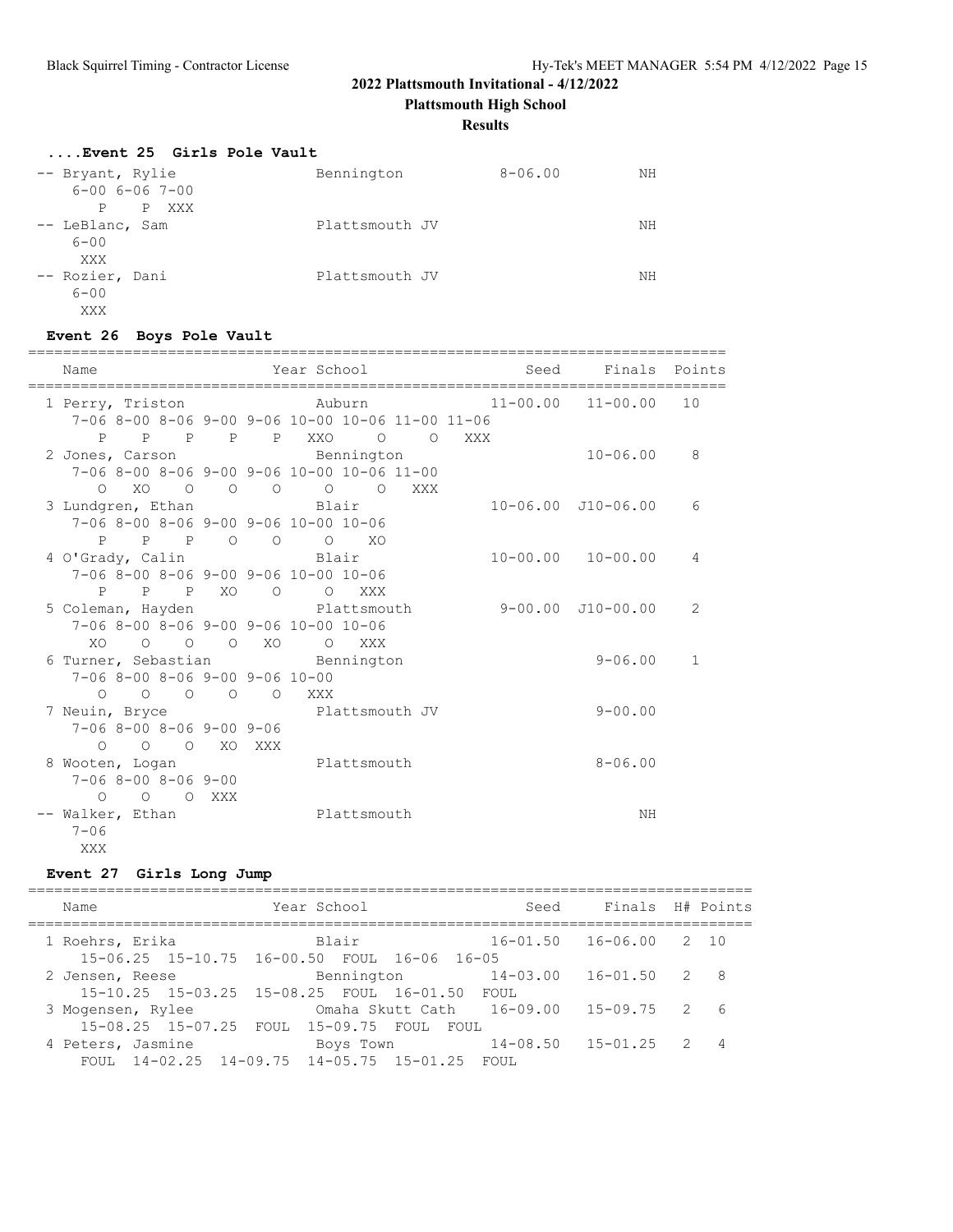**Plattsmouth High School**

#### **Results**

# **....Event 27 Girls Long Jump**

| 5 Briggs, Kayla           Plattsmouth       14-00.50   15-00.50   2<br>13-06.25 14-02.50 14-01 13-06.75 14-06 15-00.50                         |                |              |              | 2 |
|------------------------------------------------------------------------------------------------------------------------------------------------|----------------|--------------|--------------|---|
| 6 Appiah, Kaylee Bennington 14-00.00<br>FOUL FOUL 14-06.25 14-11.75 14-06 14-07.25                                                             |                | $14 - 11.75$ | $2 \quad 1$  |   |
| 7 Wehrbein, Mila Blattsmouth 14-08.75<br>13-11.75 14-01.50 13-10.50 14-06.75 14-05.50 14-10                                                    |                | $14 - 10.00$ | 2            |   |
| 8 Hoffman, Kayleigh 6 Comaha Gross Cath 13-07.50<br>14-01 14-01.75 FOUL FOUL FOUL 13-06.50                                                     |                | $14 - 01.75$ | $\mathbf{1}$ |   |
| $\frac{1}{2000}$ $\frac{1}{2000}$ $\frac{1}{2000}$ $\frac{1}{2000}$<br>9 Ramaekers, Sarah – Omaha Skutt Cath – 13-05.00<br>FOUL 14-00.50 13-09 |                | $14 - 00.50$ | $\mathbf{1}$ |   |
| 10 Jorgensen, Cassidy Bennington 13-10.00<br>13-11.50 12-04.25 12-05.25                                                                        |                | $13 - 11.50$ | 2            |   |
| 13-09 13-03.25 13-03.25                                                                                                                        |                | $13 - 09.00$ | $\mathbf{1}$ |   |
| 12 Hardy, Krista $\qquad \qquad$ Plattsmouth $14-09.50$<br>13-02.25 13-07.50 13-01.50                                                          |                | $13 - 07.50$ | 2            |   |
| 13 Yosick, Mikalah (13 Omaha Skutt Cath<br>$11-06.50$ $13-05.25$ $13-04$                                                                       |                | $13 - 05.25$ | $\mathbf{1}$ |   |
| 14 Vomacka, Brooklyn Cmaha Gross Cath 14-07.00 13-05.00<br>13-05 FOUL FOUL                                                                     |                |              | 2            |   |
| 15 Rice, Anna (12-08.50)<br>13-00.75 12-10.75 11-08.75                                                                                         |                | $13 - 00.75$ | $\mathbf{1}$ |   |
| 16 Konkler, Gracie Plattsmouth JV<br>FOUL 12-04.50 12-10.25                                                                                    |                | $12 - 10.25$ | $\mathbf{1}$ |   |
| 17 Curlile, Shelby Boys Town 12-11.75 12-06.00<br>12-06 12-01.50 FOUL                                                                          |                |              | $\mathbf{1}$ |   |
| 18 Laney, Claire <b>Example 20</b> Plattsmouth JV<br>11-03.50 FOUL 12-03.25                                                                    |                | $12 - 03.25$ | $\mathbf{1}$ |   |
| 19 Shotkoski, Kaia<br>10-09.50 FOUL 12-00.25                                                                                                   | Plattsmouth JV | $12 - 00.25$ | $\mathbf{1}$ |   |
| 20 Brown, NaTayjah Manus Boys Town 11-08.50 9-03.50<br>FOUL 9-03.50 FOUL                                                                       |                |              | $\mathbf{1}$ |   |

# **Event 28 Boys Long Jump**

| Year School and Seed Finals H# Points<br>Name<br>===============================                                |                    |                |                 |
|-----------------------------------------------------------------------------------------------------------------|--------------------|----------------|-----------------|
| 1 Dvorak, Grant 6 0maha Skutt Cath 19-11.75 20-11.50 2 10<br>20-11.50 FOUL FOUL 18-08.50 20-02 20-00            |                    |                |                 |
| 19-05.50 20-11.50 FOUL 19-07 19-01 19-00                                                                        |                    |                |                 |
| 3 Jones, Carson and Bennington<br>FOUL 19-08 FOUL FOUL 18-06.50 18-10                                           | 18-06.75 19-08.00  | $\overline{2}$ | $6\overline{6}$ |
| Mt Michael Ben 18-01.00<br>4 Kuon, Kuon<br>18-06.50 19-03 18-09.50 FOUL 18-11.50 18-01                          | $19 - 03.00$ 2 4   |                |                 |
| 5 Pajnigar, Thomas 6maha Gross Cath 17-10.00 19-02.50 2 2<br>19-02.50 18-04.50 17-00.50 16-02 17-10 17-09       |                    |                |                 |
| 6 Ingram, Louis 6 2015 12-04.00 19-00.50 1 1<br>18-08.50 19-00.50 19-00 FOUL FOUL 18-08.50                      |                    |                |                 |
| 7 Bledje, Credo               Bennington         18-02.75   18-08.00<br>18-08 FOUL 18-06 17-07.50 18-00.50 FOUL |                    | 2              |                 |
| Mt Michael Ben 17-09.00 18-07.50 1<br>8 Salmon, Eli<br>18-05 17-08.50 18-07.50 18-02 17-05 18-04                |                    |                |                 |
| 9 Baessler, Ethan                     Blair<br>FOUL 18-01 18-07.50                                              | 19-07.00 J18-07.50 | 2              |                 |
|                                                                                                                 |                    |                |                 |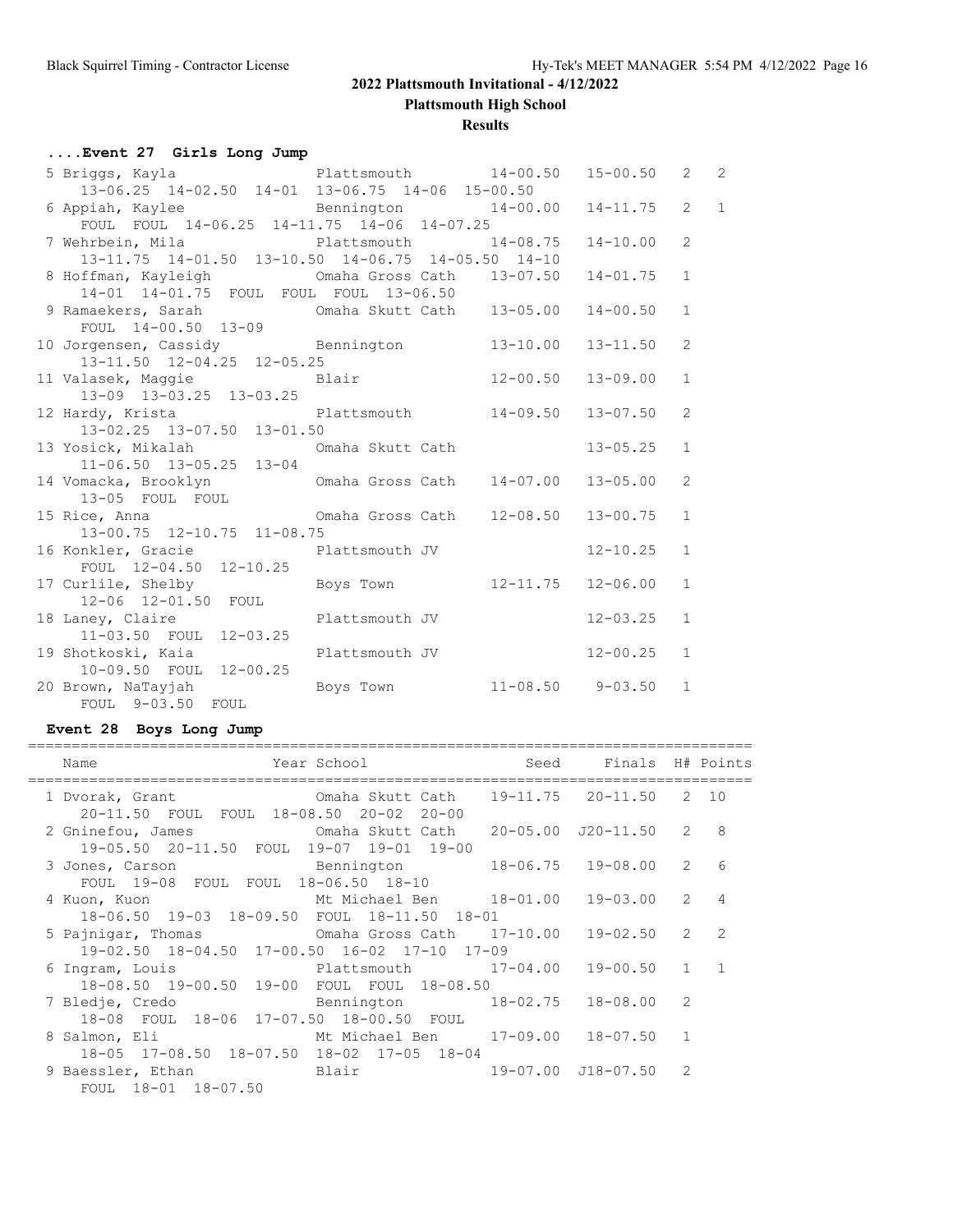**Plattsmouth High School**

**Results**

| Event 28 Boys Long Jump          |                           |              |                           |              |
|----------------------------------|---------------------------|--------------|---------------------------|--------------|
| 10 Hammond, Gaven                | Blair                     |              | $18 - 00.00$ $18 - 01.00$ | 2            |
| $18 - 01$ $17 - 00$ $17 - 07$    |                           |              |                           |              |
| 11 Balis, Jack                   | Omaha Gross Cath          |              | 18-11.50 J18-01.00        | 2            |
| 18-01 FOUL 16-09                 |                           |              |                           |              |
| 12 Holcomb, Ben                  | Blair                     |              | $18 - 06.25$ $17 - 11.00$ | 2            |
| $17 - 11$ $17 - 09.50$ $17 - 02$ |                           |              |                           |              |
| 13 Fulmer, Aizyn                 | Plattsmouth               | $16 - 10.75$ | $17 - 09.50$              | $\mathbf{1}$ |
| 17-04 FOUL 17-09.50              |                           |              |                           |              |
| 14 Hiatt, Gavin                  | Bennington                | 17-08.00     | $17 - 04.50$              | $\mathbf{1}$ |
| FOUL 17-04.50 17-02.50           |                           |              |                           |              |
| 15 Kahler, Justice               | Plattsmouth               | $17 - 03.50$ | $17 - 02.00$              | $\mathbf{1}$ |
| 16-11 16-10.50 17-02             |                           |              |                           |              |
| 16 Creamer, Michael              | Auburn                    | $17 - 06.00$ | $16 - 10.00$              | $\mathbf{1}$ |
| 16-10 FOUL FOUL                  |                           |              |                           |              |
| 17 Roepke, Ethan                 | Mt Michael Ben            | 17-00.00     | $16 - 09.00$              | $\mathbf{1}$ |
| 16-07 16-09 FOUL                 |                           |              |                           |              |
| 18 Bradney, Lincoln              | Plattsmouth JV            |              | $16 - 05.00$              | $\mathbf{1}$ |
| 16-05 16-01 FOUL                 |                           |              |                           |              |
| 19 Le, Ethan                     | Omaha Gross Cath 17-03.50 |              | $15 - 03.50$              | $\mathbf{1}$ |
| FOUL FOUL 15-03.50               |                           |              |                           |              |
| 20 Haikus, Noah                  | Plattsmouth JV            |              | $15 - 01.50$              | $\mathbf{1}$ |
| FOUL 15-01.50 FOUL               |                           |              |                           |              |
| 21 Ketcherseide, Charlie         | Auburn                    |              | $14 - 11.00$              | $\mathbf{1}$ |
| 12-07.50 14-11 FOUL              |                           |              |                           |              |

#### **Event 29 Girls Triple Jump**

| Name                                                                                                                       | Year School                             Seed       Finals   H# Points |              |              |                |                               |
|----------------------------------------------------------------------------------------------------------------------------|-----------------------------------------------------------------------|--------------|--------------|----------------|-------------------------------|
| 34-08.75 34-08 33-09 33-10.50 34-03.75 FOUL                                                                                |                                                                       |              |              |                |                               |
| 2 Mogensen, Rylee 6 Cmaha Skutt Cath 32-01.00 33-05.00<br>30-10.75 31-03.25 33-05 30-09.75 FOUL FOUL                       |                                                                       |              |              | $\overline{2}$ | 8                             |
| 3 Banzhaf, Joscelin (1984) Omaha Skutt Cath 32-01.50 32-02.50<br>29-02 30-06 31-08 30-02.50 31-03.25 32-02.50              |                                                                       |              |              | $\overline{2}$ | 6                             |
| 4 Briggs, Kayla <b>Plattsmouth</b> 30-02.50<br>31-02.25 30-04 31-04.75 31-11 28-06.25 30-04.25                             |                                                                       |              | $31 - 11.00$ | $\overline{2}$ | $\overline{4}$                |
| 5 Roewert, Schuyler Blair 31-04.50 31-09.25<br>30-09.50 31-07.25 31-01.50 FOUL FOUL 31-09.25                               |                                                                       |              |              |                | $\overline{2}$<br>$2^{\circ}$ |
| 6 Hardy, Krista               Plattsmouth         31-05.00   31-02.00                                                      |                                                                       |              |              | 2              | $\mathbf{1}$                  |
| $30 - 05.50$ $30 - 06.75$ $30 - 00$                                                                                        |                                                                       |              | $30 - 06.75$ | $\mathbf{1}$   |                               |
| 8 Vomacka, Brooklyn               Omaha Gross Cath     32-02.50     30-05.75<br>FOUL 30-01.75 28-04 FOUL 30-05.75 29-09.50 |                                                                       |              |              | 2              |                               |
| 9 Melton, Mazzi Bennington 28-07.50 29-05.75<br>29-05.75 FOUL 28-08.75                                                     |                                                                       |              |              | 2              |                               |
| 10 Engelmeyer, Katherine Plattsmouth JV<br>29-02.50 FOUL FOUL                                                              |                                                                       |              | $29 - 02.50$ | $\mathbf{1}$   |                               |
| 11 Freel, Josey Plattsmouth 27-08.75<br>28-08 27-02 27-02                                                                  |                                                                       |              | $28 - 08.00$ | $\mathbf{1}$   |                               |
| 12 Jorgensen, Cassidy Bennington<br>25-10.25 28-02.25 27-07.50                                                             |                                                                       | $30 - 04.00$ | $28 - 02.25$ | 2              |                               |
| 13 Dent, Breanna Mennington 27-00.00 26-07.25<br>26-07.25 26-01.50 26-06.50                                                |                                                                       |              |              | $\mathbf{1}$   |                               |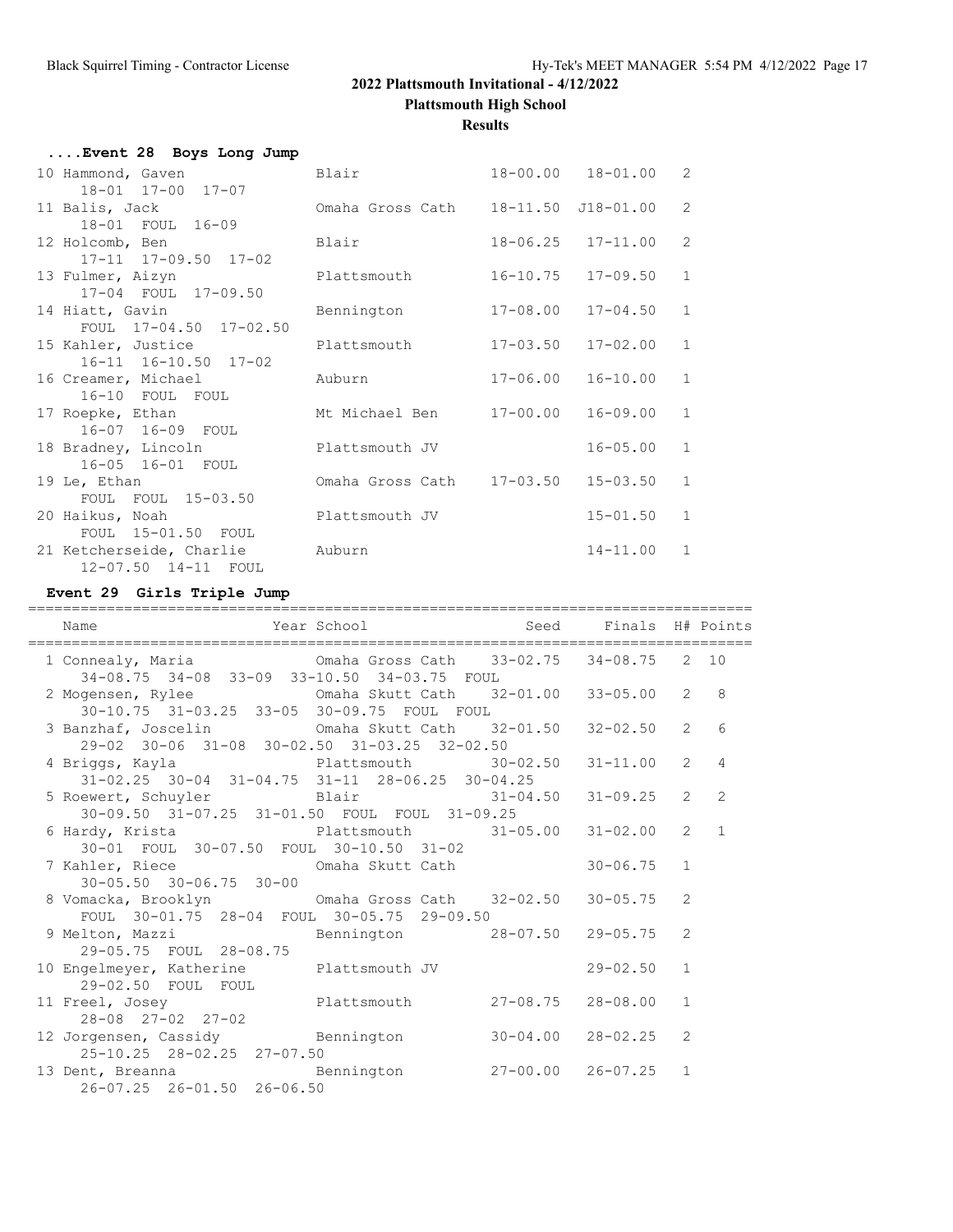**Plattsmouth High School**

#### **Results**

# **....Event 29 Girls Triple Jump**

| 14 Shotkoski, Kaia                     | Plattsmouth JV | $25 - 08.75$ 1              |  |
|----------------------------------------|----------------|-----------------------------|--|
| $5-11$ $24-02$ $25-08.75$              |                |                             |  |
| 15 Laney, Claire                       | Plattsmouth JV | $25 - 05.75$ 1              |  |
| FOUL FOUL 25-05.75                     |                |                             |  |
| 16 Curlile, Shelby                     | Boys Town      | $25 - 11.75$ $25 - 02.50$ 1 |  |
| $24 - 04.75$ $25 - 01.75$ $25 - 02.50$ |                |                             |  |

#### **Event 30 Boys Triple Jump**

|                                                                                                           | ===========================      |          |              |                |                |
|-----------------------------------------------------------------------------------------------------------|----------------------------------|----------|--------------|----------------|----------------|
| Name                                                                                                      |                                  |          |              |                |                |
| 40-02.50 FOUL FOUL 41-04 FOUL FOUL                                                                        |                                  |          |              |                |                |
| 2 Foster, Grant 6 Mt Michael Ben 37-06.50 40-00.50<br>37-08 36-09 40-00.50 37-09 35-08 FOUL               |                                  |          |              | $2^{\circ}$    | 8              |
| 3 Gninefou, James Cmaha Skutt Cath 42-05.00<br>39-07 FOUL FOUL 39-08.50 39-06 FOUL                        |                                  |          | 39-08.50     | $\overline{2}$ | 6              |
| 4 Ingram, Louis Plattsmouth<br>38-06.50 39-08 39-06 39-03 39-03 37-09.50                                  |                                  | 39-09.50 | 39-08.00     | $\overline{2}$ | $\overline{4}$ |
| 5 Holcomb, Ben Blair 40-10.00<br>38-08 37-00 FOUL 36-08.50 37-06.50 FOUL                                  |                                  |          | 38-08.00     | $\overline{2}$ | $\overline{2}$ |
| 6 Roybal, Skylar             Auburn               39-05.75<br>37-02 37-10.50 FOUL 37-02.50 36-00.50 34-04 |                                  |          | 37-10.50     | $\overline{2}$ | $\overline{1}$ |
| 7 Anderson, Shelton Blair 36-06.25 37-07.50<br>FOUL FOUL 36-08.50 FOUL 36-03.50 37-07.50                  |                                  |          |              | 2              |                |
| 8 Hammond, Gaven Blair<br>36-04 36-00.50 37-01.50 35-04.50 35-05.50 35-08.50                              |                                  |          | $37 - 01.50$ | $\mathbf{1}$   |                |
| 9 Battreall, Gavin Comaha Gross Cath 35-07.25 36-02.50<br>$36 - 02.50$ $35 - 10.50$ $35 - 06.50$          |                                  |          |              | $\mathbf{1}$   |                |
| 10 Kahler, Justice Plattsmouth 36-00.50 36-00.50<br>34-02.50 36-00.50 35-08.50                            |                                  |          |              | $\mathbf{1}$   |                |
| 11 LaSure, Liam Plattsmouth<br>$33 - 01.50$ $35 - 06.50$ $35 - 07.50$                                     |                                  |          | $35 - 07.50$ | $\mathbf{1}$   |                |
| 12 Salmon, Eli Mt Michael Ben 36-00.50 35-03.50<br>FOUL FOUL 35-03.50                                     |                                  |          |              | $\mathbf{1}$   |                |
| 13 Kuon, Kuon<br>FOUL FOUL 35-00.50                                                                       | Mt Michael Ben 37-11.00 35-00.50 |          |              | 2              |                |
| 14 Bryant, Joey Plattsmouth JV<br>FOUL FOUL 33-07                                                         |                                  |          | $33 - 07.00$ | $\mathbf{1}$   |                |

#### **Event 31 Girls Discus Throw**

| Year School<br>Name                                                                         | Seed       | Finals     |               | H# Points      |
|---------------------------------------------------------------------------------------------|------------|------------|---------------|----------------|
| 1 Darnell, Jaeleigh<br>Auburn<br>104-05 112-08 108-11 101-04 96-08 110-09                   | $104 - 03$ | $112 - 08$ |               | 2 10           |
| Blair<br>2 Baughman, Makayla<br>$105 - 11$ $104 - 05$ $88 - 08$ $100 - 00$<br>FOUL<br>FOUL. | $103 - 03$ | $105 - 11$ | $\mathcal{L}$ | -8             |
| Omaha Mercy<br>3 Temme, Grace<br>FOUL 94-11 90-05 FOUL 85-00 FOUL                           | $90 - 03$  | $94 - 11$  | 2             | 6              |
| 4 Yoder, Gertie<br>Plattsmouth<br>$84-10$ $68-05$ $92-04$ $86-04$<br>$93 - 02$ 90-03        |            | $93 - 02$  | $\mathbf{1}$  | 4              |
| 5 Hamilton, Julianna<br>Platt.smouth<br>FOUL 84-00 77-07 FOUL 77-11<br>92-10                | $79 - 01$  | $92 - 10$  | 2             | $\overline{2}$ |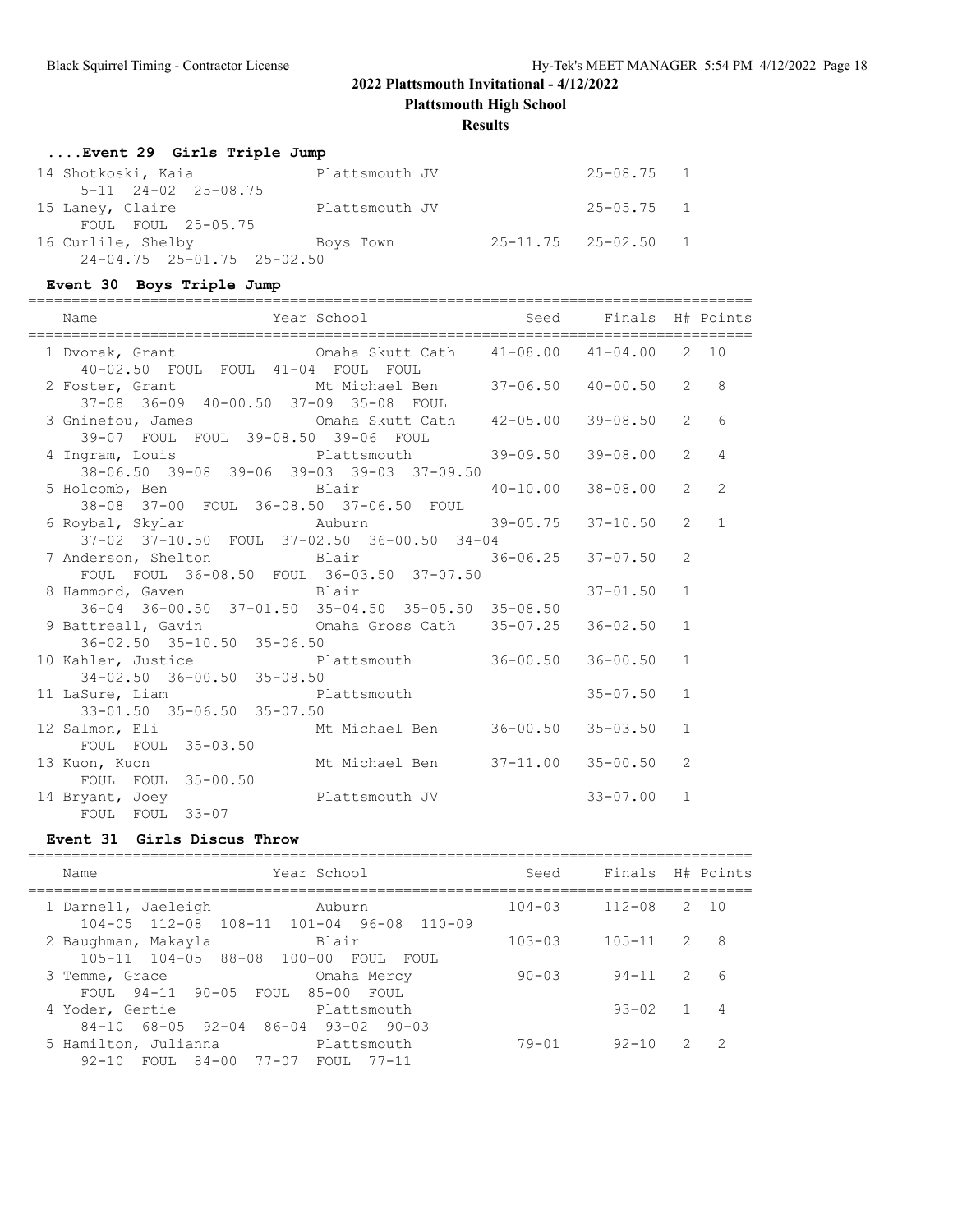**Plattsmouth High School**

#### **Results**

# **....Event 31 Girls Discus Throw**

| 6 Bell, Bethany                                    | Blair            | $73 - 07$    | 88-03     | $\mathbf{1}$<br>$\mathbf{2}$ |
|----------------------------------------------------|------------------|--------------|-----------|------------------------------|
| 69-03 88-03 70-06 88-00 80-07 69-02                |                  |              |           |                              |
| 7 Cloudt, Norah Blair                              |                  |              | $86 - 08$ | 2                            |
| 86-08 FOUL 79-07 72-03 84-02 FOUL                  |                  |              |           |                              |
| 8 Liebentritt, Audrey Cmaha Skutt Cath             |                  | $82 - 06$    | 83-01     | 2                            |
| 83-01 74-00 64-00 80-10 FOUL FOUL                  |                  |              |           |                              |
| 9 Hamilton, Jayden Plattsmouth                     |                  | $71 - 04$    | 79-10     | 2                            |
| 79-10 68-00 78-11                                  |                  |              |           |                              |
| 10 Zelasney, Sierra                                | Bennington       |              | $79 - 02$ | $\mathbf{1}$                 |
| 62-07 FOUL 79-02                                   |                  |              |           |                              |
| 11 Buckman, Isabella                               | Boys Town        | $82 - 00$    | $77 - 05$ | 2                            |
| 68-11 77-05 55-03                                  |                  |              |           |                              |
| 12 Levering, Allison                               | Boys Town        | 60-06        | $77 - 01$ | $\mathbf{1}$                 |
| FOUL 66-03 77-01                                   |                  |              |           |                              |
| 13 Ray, Bailey                                     | Plattsmouth JV   | $65 - 01$    | $74 - 00$ | $\mathbf{1}$                 |
| 65-03 74-00 57-00                                  |                  |              |           |                              |
| 14 Dolan, Nella                                    | Omaha Skutt Cath | 68-05        | 68-01     | $\mathbf{1}$                 |
| 68-01 FOUL 62-09                                   |                  |              |           |                              |
| 15 Apayo, Ahok                                     | Omaha Mercy      | $63 - 00$    | $67 - 09$ | $\mathbf{1}$                 |
| $54 - 02$ $58 - 00$ $67 - 09$                      |                  |              |           | $\mathbf{1}$                 |
| 16 Weaver, Aziyah<br>$62 - 11$ $57 - 05$ $66 - 11$ | Boys Town        | $63 - 02$    | 66-11     |                              |
| 17 Odum, Kaylee                                    | Plattsmouth JV   |              | 64-08     | $\mathbf{1}$                 |
| $60 - 01$ 58-07 64-08                              |                  |              |           |                              |
| 18 Niehus, Maci                                    | Bennington       | $77 - 00$    | 64-06     | 2                            |
| FOUL 64-06 FOUL                                    |                  |              |           |                              |
| 19 Caniglia, Emily                                 | Omaha Mercy      | $54 - 05.50$ | $51 - 09$ | $\mathbf{1}$                 |
| $46 - 00$ $47 - 03$ $51 - 09$                      |                  |              |           |                              |
| 20 Smith, Jasmine                                  | Bennington       |              | $47 - 01$ | $\mathbf{1}$                 |
| 47-01 FOUL 43-02                                   |                  |              |           |                              |
|                                                    |                  |              |           |                              |

# **Event 32 Boys Discus Throw**

| Example 2013 Year School<br>Name                                                                 | Seed Finals H# Points      |                         |              |                |                 |
|--------------------------------------------------------------------------------------------------|----------------------------|-------------------------|--------------|----------------|-----------------|
| 1 Djidjoho, Raoul Mt Michael Ben 138-02 154-10 2 10<br>139-07 154-10 131-05 124-00 122-08 144-02 |                            |                         |              |                |                 |
| 2 Wozniak, Lucas CM Omaha Gross Cath<br>108-05 FOUL 114-11 120-00 110-10 130-11                  |                            | $114-10$ $130-11$ 2 8   |              |                |                 |
| 3 Adkins, Caleb <b>Blattsmouth</b><br>129-08 FOUL FOUL 127-06 128-11 123-08                      |                            | 119-08                  | 129-08       | $\overline{2}$ | $6\overline{6}$ |
| 4 Balch, Andrew Mt Michael Ben<br>115-01 86-05 104-01 FOUL 100-09 125-05                         |                            | $108 - 04$              | $125 - 05$   | $\mathcal{L}$  | $\overline{4}$  |
| 5 Packett-Trisdale, Seagan Blair<br>123-04 120-03 120-10 FOUL FOUL FOUL                          |                            | 122-10                  | 123-04       | $2^{\circ}$    | 2               |
| 6 Vandenack, Jacob Mt Michael Ben<br>114-04 121-06 FOUL FOUL 116-03 FOUL                         |                            | $134 - 11$              | $121 - 06$   |                | $2 \quad 1$     |
| 7 Baltensberger, Brett Auburn<br>121-02 FOUL FOUL 109-00 FOUL FOUL                               |                            | $119 - 05$ $121 - 02$   |              | $\mathcal{L}$  |                 |
| 8 Rowell, Wyatt Muburn<br>109-01 116-10 107-10 FOUL FOUL FOUL                                    |                            | $104 - 00$              | $116 - 10$ 1 |                |                 |
| 9 Werner, Liam Cmaha Skutt Cath<br>113-07 FOUL 108-08 FOUL FOUL FOUL                             |                            | 126-07                  | $113 - 07$   | $\mathcal{P}$  |                 |
| 10 Roybal, Skylar<br>FOUL 110-10 90-06                                                           | <b>Example 2018</b> Auburn | $92 - 03.50$ $110 - 10$ |              | $\mathbf{1}$   |                 |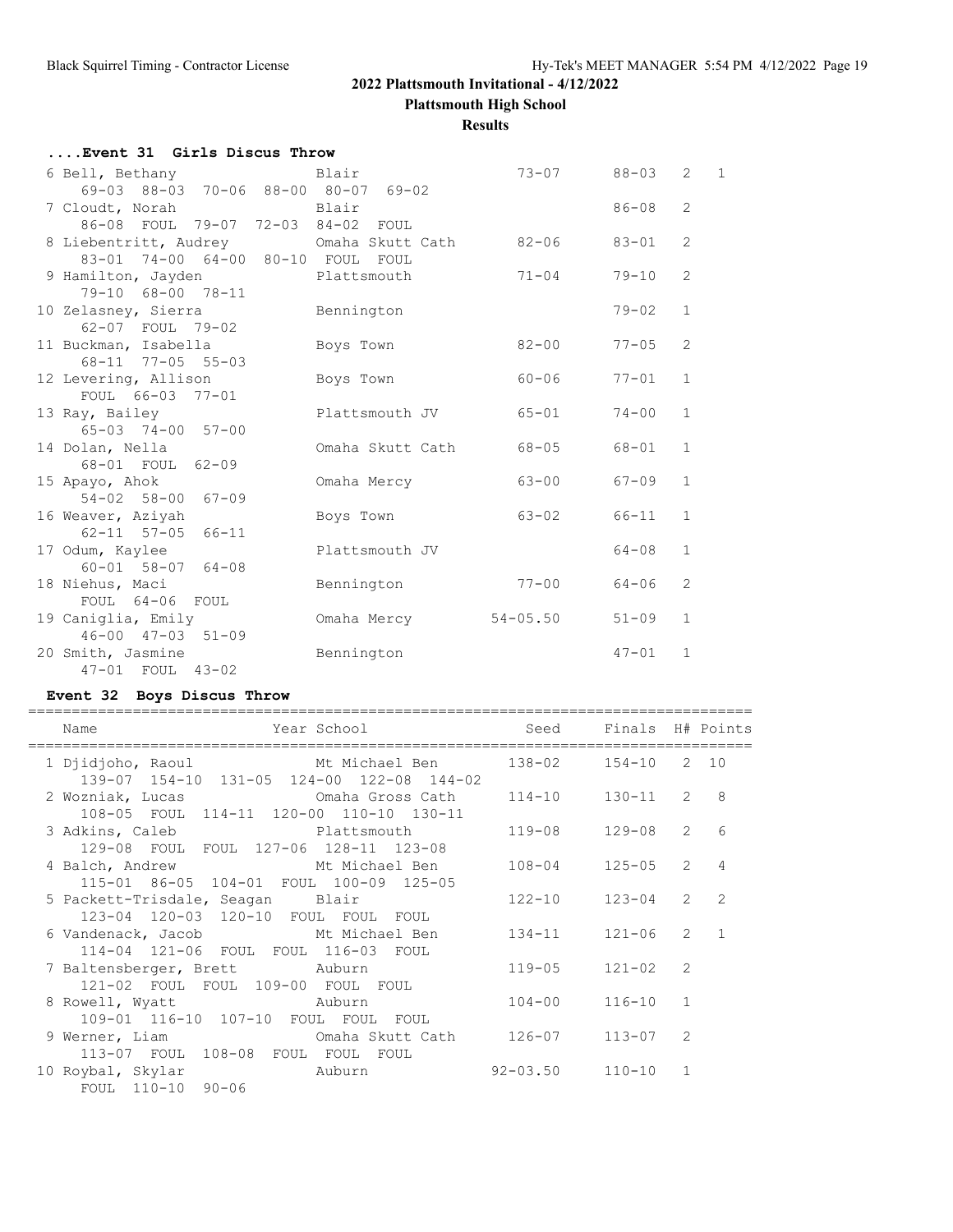**Plattsmouth High School**

**Results**

| Event 32 Boys Discus Throw |                         |            |              |                |
|----------------------------|-------------------------|------------|--------------|----------------|
| 11 Parker, Orion           | Plattsmouth             | $106 - 00$ | $108 - 01$ 2 |                |
| FOUL 108-01 100-01         |                         |            |              |                |
| 12 Witcofski, Justin       | Omaha Skutt Cath        | 96-10      | $106 - 02$   | $\mathbf{1}$   |
| 106-02 89-03 105-05        |                         |            |              |                |
| 13 Kaufmann, Seth          | Bennington              | $87 - 03$  | $101 - 06$   | $\mathbf{1}$   |
| $101 - 06$ 89-04 70-08     |                         |            |              |                |
| 14 Wiseman, Caleb          | Plattsmouth             | 110-00     | 90-01        | $\mathcal{L}$  |
| 88-08 90-01 FOUL FOUL      | FOUL<br>FOUL            |            |              |                |
| 15 Konkler, Gavin          | Plattsmouth JV          |            | 86-04        | $\overline{1}$ |
| FOUL 82-03 86-04           |                         |            |              |                |
| 16 Curry, Chevalier        | Bennington              | 64-10      | 86-02        | $\mathbf{1}$   |
| 73-01 63-00 86-02          |                         |            |              |                |
| 17 Kabourek, Brandon       | Omaha Gross Cath 101-02 |            | 78-07        | $\mathbf{1}$   |
| 76-03 67-10 78-07          |                         |            |              |                |
| 18 Sexton, Parker          | Bennington              |            | $70 - 04$    | $\mathbf{1}$   |
| FOUL FOUL 70-04            |                         |            |              |                |
| 19 Knight, Canyon          | Plattsmouth JV          |            | 64-00        | $\mathbf{1}$   |
| 64-00 57-06 FOUL           |                         |            |              |                |
| -- Streit, John            | Omaha Gross Cath        | $105 - 07$ | FOUL         | 2              |
| FOUL FOUL FOUL             |                         |            |              |                |
| -- McGill, Braden          | Blair                   | $87 - 00$  | FOUL         | $\mathbf{1}$   |
| FOUL FOUL FOUL             |                         |            |              |                |

#### **Event 33 Girls Shot Put**

=================================================================================== Name The Year School Seed Finals H# Points =================================================================================== 1 Darnell, Jaeleigh Auburn 35-11.00 39-03.50 2 10 37-04.50 36-10 39-03.50 33-06 FOUL 36-09.50 2 Baughman, Makayla Blair 31-09.00 33-10.00 2 8 32-00.50 33-01 33-10 32-00.50 33-08 32-08 3 Yoder, Gertie Plattsmouth 28-05.00 32-04.00 2 6 FOUL 30-05 28-05.50 FOUL 29-09 32-04 4 Canales, Sadie Boys Town 28-03.75 30-04.50 2 4 FOUL 29-03.50 29-03 29-09 30-04.50 28-05.50 5 Hamilton, Julianna Plattsmouth 27-03.00 28-11.00 2 2 27-07.50 27-10 28-11 27-11 28-06.50 27-10 6 Cook-Krivohlavek, DayEon Boys Town 27-09.00 28-06.50 2 1 27-04 28-06.50 25-10.50 27-09 26-10 25-07<br>7 Niehus, Maci Bennington 26 Bennington 26-04.00 27-07.00 2 26-05.50 27-01.50 27-07 25-00 FOUL 25-09.50 8 Ehlers, Courtney **27-05.00** Plattsmouth JV 27-05.00 1 26-09 27-05 26-07<br>9 Bell, Bethany Blair 26-08.50 27-04.50 2 26-10 27-04.50 26-06 10 Apayo, Ahok Omaha Mercy 24-01.00 J27-04.50 1 24-09.50 25-08 27-04.50 11 Hamilton, Jayden Plattsmouth 26-04.50 27-01.50 2 27-01.50 26-03 26-07 12 Pruss, Adrianne Omaha Mercy 27-08.00 26-11.50 2 FOUL 24-08.50 26-11.50 13 Wilson, Nia Boys Town 25-04.00 26-07.50 1 26-07.50 26-06.50 25-11.50 14 Liebentritt, Chloe Omaha Skutt Cath 26-06.00 26-06.00 2 26-06 25-02 22-07 26-06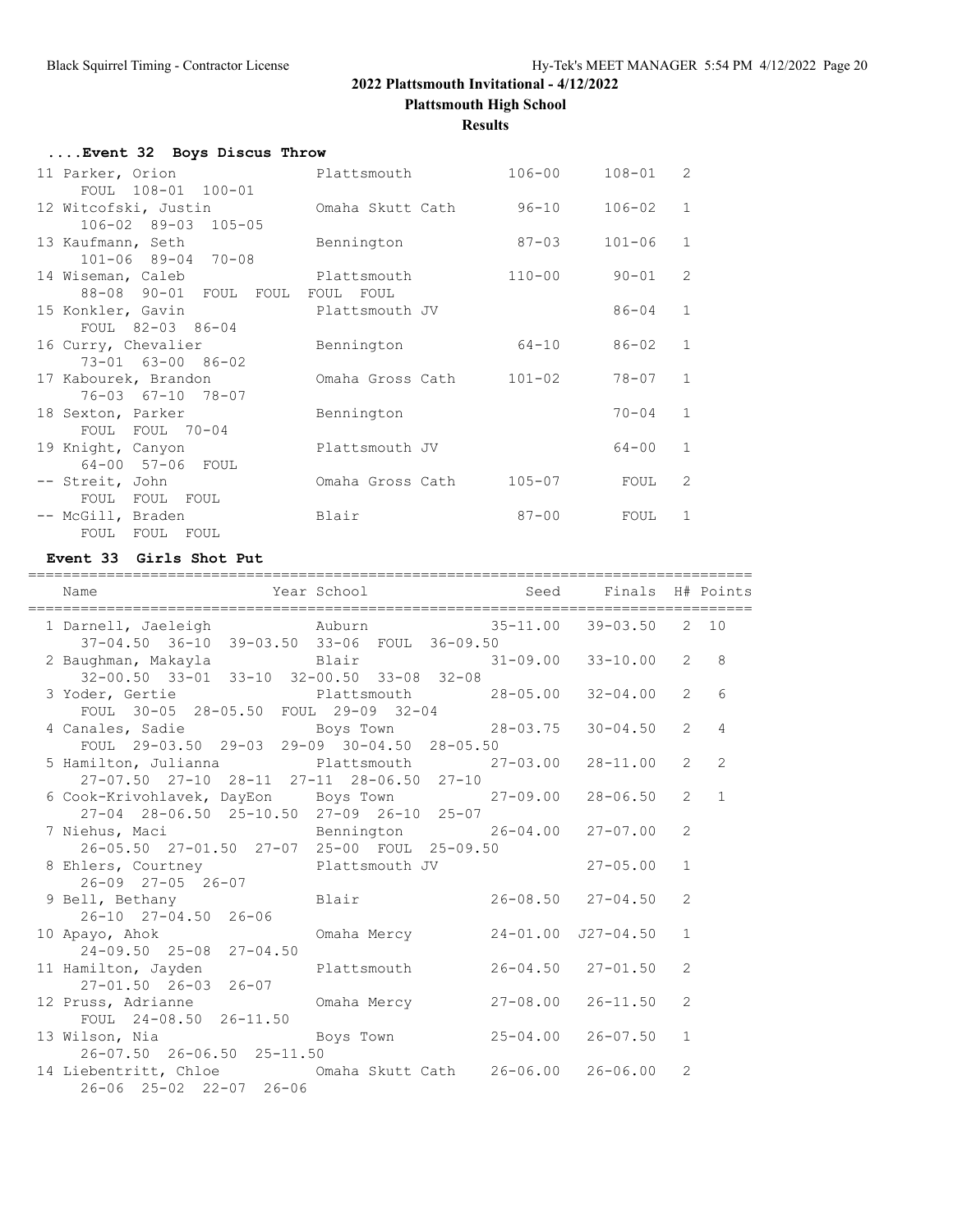**Plattsmouth High School**

**Results**

#### **....Event 33 Girls Shot Put**

| 15 Siemonsma, Abbie                                    | Plattsmouth JV   |              | $26 - 00.00$ | 1 |
|--------------------------------------------------------|------------------|--------------|--------------|---|
| $26 - 00$ $25 - 02$ $24 - 09.50$                       |                  |              |              |   |
| 16 Frink-Mathis, Hayden                                | Blair            | $24 - 02.00$ | $24 - 09.00$ | 1 |
| $24 - 06.50$ $24 - 04.50$ $24 - 09$                    |                  |              |              |   |
| 17 Zelasney, Sierra                                    | Bennington       | $23 - 07.00$ | $24 - 03.00$ |   |
| $19-06$ $24-03$ $21-04.50$                             |                  |              |              |   |
| 18 Wulf, Adriana                                       | Omaha Mercy      | $23 - 11.00$ | $23 - 10.50$ |   |
| 23-05.50 FOUL 23-10.50                                 |                  |              |              |   |
| 19 Liebentritt, Audrey<br>FOUL 22-01 23-07             | Omaha Skutt Cath | $22 - 05.00$ | $23 - 07.00$ | 1 |
|                                                        |                  |              |              |   |
| 20 Dolan, Nella<br>$22 - 10$ $22 - 02.50$ $23 - 05.50$ | Omaha Skutt Cath | $23 - 05.00$ | $23 - 05.50$ |   |
| 21 Smith, Jasmine                                      | Bennington       |              | $23 - 03.00$ |   |
| $22 - 00.50$ $22 - 08$<br>$23 - 03$                    |                  |              |              |   |
|                                                        |                  |              |              |   |

# **Event 34 Boys Shot Put**

| Name                                                                                                      | Year School and Seed Finals H# Points |              |                           |                |                |
|-----------------------------------------------------------------------------------------------------------|---------------------------------------|--------------|---------------------------|----------------|----------------|
| 1 Vandenack, Jacob Mt Michael Ben 43-01.00 42-10.50<br>38-06 42-08.50 41-11 42-10.50 39-10 FOUL           |                                       |              |                           |                | $2 - 10$       |
| 2 Nacarelli, Salvatore Cmaha Gross Cath 41-06.00 42-01.50<br>38-11 34-03.50 40-03.50 42-01.50 41-09 40-07 |                                       |              |                           | $\overline{2}$ | 8              |
| 3 Djidjoho, Raoul Mt Michael Ben 42-10.00<br>FOUL 42-01 FOUL 41-01 38-06 39-03                            |                                       |              | $42 - 01.00$              | $\overline{2}$ | 6              |
| 4 Werner, Liam Cmaha Skutt Cath 42-06.50<br>40-00.50 39-11 39-01.50 38-06 41-08.50 39-07.50               |                                       |              | $41 - 08.50$              | $\overline{2}$ | $\overline{4}$ |
| 5 Baltensberger, Brett Auburn<br>$40-02$ $38-06$ $38-04.50$ $38-04$ $41-03$ $41-07.50$                    |                                       |              | $42 - 11.00$ $41 - 07.50$ | $\overline{2}$ | $\overline{2}$ |
| 6 Adkins, Caleb<br>lkins, Caleb Plattsmouth 38-03.50 40-08.50<br>39-02 38-10 40-08.50 40-05 38-09 39-07   |                                       |              |                           | $\overline{2}$ | $\mathbf{1}$   |
| 7 Streit, John Cmaha Gross Cath 41-06.50 40-03.50<br>37-09.50 37-11 40-02 37-11 40-03.50 38-07.50         |                                       |              |                           | 2              |                |
| 8 Witcofski, Justin<br>38-11 40-03.50 FOUL 39-09.50 39-10 FOUL                                            | Omaha Skutt Cath 39-10.25 J40-03.50   |              |                           | $\overline{2}$ |                |
| 9 Packett-Trisdale, Seagan Blair 38-01.00 39-07.50                                                        |                                       |              |                           | $\overline{2}$ |                |
| 39-07.50 FOUL FOUL<br>10 Gustafson, Cole Mt Michael Ben 36-06.75<br>35-05.50 37-02 37-00                  |                                       |              | $37 - 02.00$              | $\mathbf{1}$   |                |
| 11 Sohl, Austin<br>36-10 FOUL 37-01.50                                                                    | Plattsmouth 37-00.00                  |              | $37 - 01.50$              | $\mathbf{1}$   |                |
| 12 McGill, Braden<br>$34-03.50$ $35-08$ $36-09.50$                                                        | Blair                                 | $38 - 03.75$ | $36 - 09.50$              | 2              |                |
| 13 Rowell, Wyatt<br>$32 - 05$ $33 - 10.50$ $35 - 02$                                                      | Auburn                                | $38 - 00.00$ | $35 - 02.00$              | $\mathbf{1}$   |                |
| 14 Parker, Orion<br>$34-11$ $34-01.75$ $35-00.25$                                                         | Plattsmouth 32-11.00                  |              | $35 - 00.25$              | $\mathbf{1}$   |                |
| 15 Roybal, Skylar<br>$33-09$ $31-05.50$ $33-08$                                                           | Auburn                                | $34 - 11.00$ | $33 - 09.00$              | $\mathbf{1}$   |                |
| 16 Kabourek, Brandon Cmaha Gross Cath 42-09.00<br>FOUL 33-05 FOUL                                         |                                       |              | $33 - 05.00$              | 2              |                |
| 17 Sexton, Parker Bennington<br>$31 - 04$ $32 - 03$ $30 - 00.50$                                          |                                       |              | $35 - 05.00$ $32 - 03.00$ | $\mathbf{1}$   |                |
| 18 Curry, Chevalier Bennington<br>28-03 29-10 31-06                                                       |                                       |              | $33 - 01.00$ $31 - 06.00$ | $\mathbf{1}$   |                |